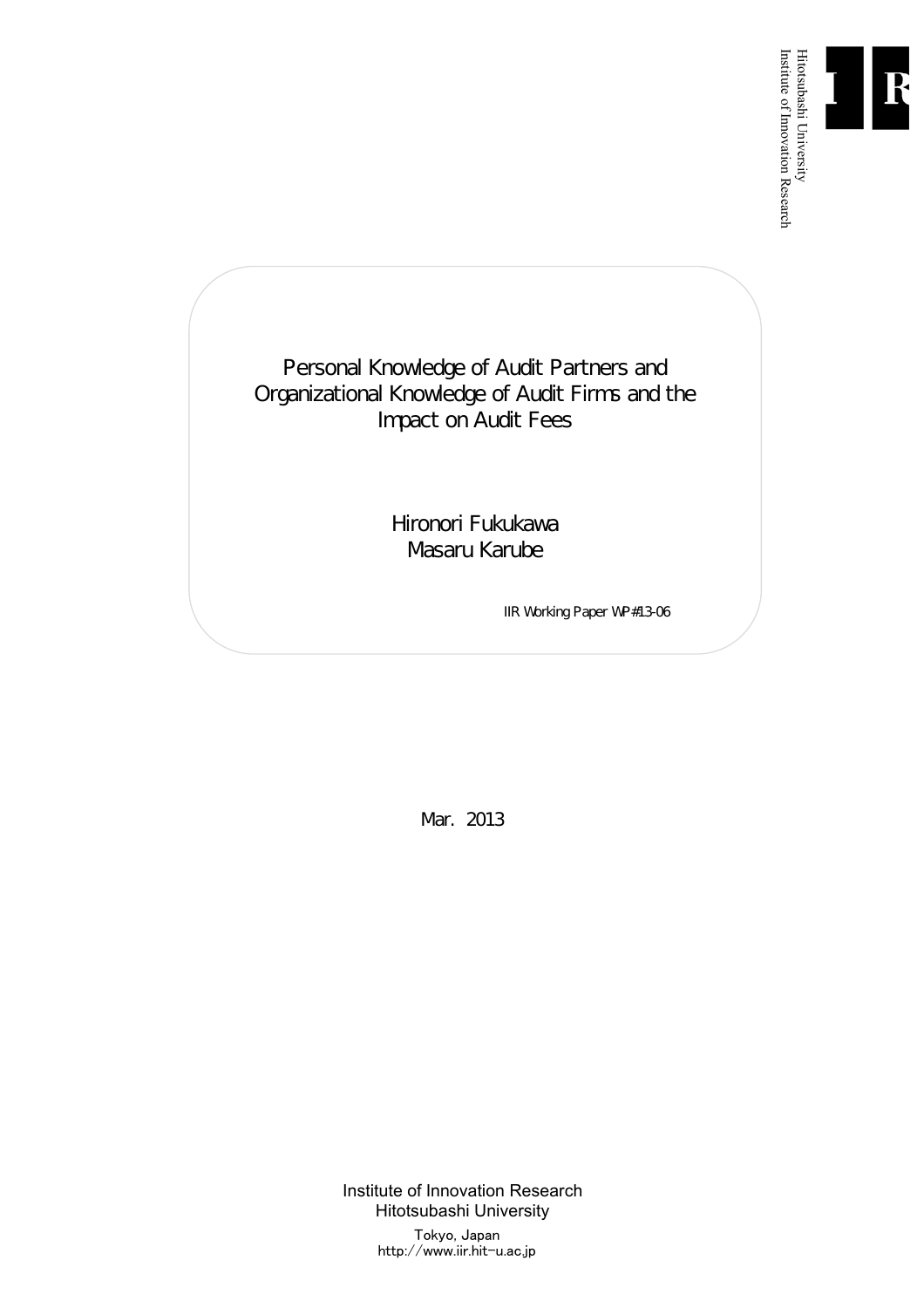# Personal Knowledge of Audit Partners and Organizational Knowledge of Audit Firms and the Impact on Audit Fees

Hironori Fukukawa Graduate School of Commerce and Management, Hitotsubashi University, Japan h.fukukawa@r.hit-u.ac.jp

> Masaru Karube Institute of Innovation Research, Hitotsubashi University, Japan karube@iir.hit-u.ac.jp

> > January 2013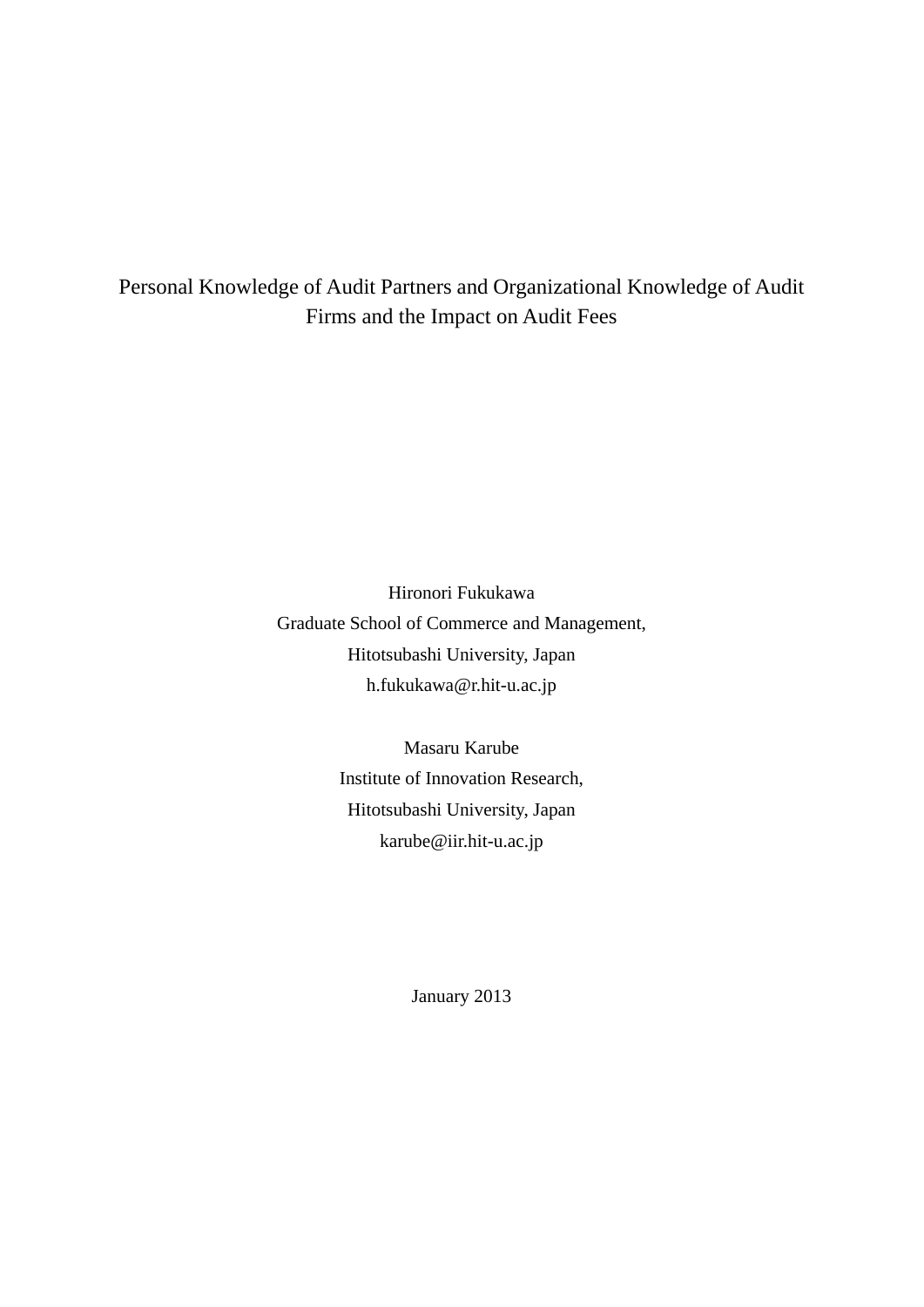# Personal Knowledge of Audit Partners and Organizational Knowledge of Audit Firms and the Impact on Audit Fees

**Abstract:** This study develops a conceptual framework for auditor knowledge comprising both the personal knowledge of auditors and the organizational knowledge of audit firms. We use this to examine how three measures of the personal knowledge held by engagement audit partners—the depth and width of knowledge and industry expertise—impact upon audit fees. We find that an engagement partner with deeper knowledge provides audit services more efficiently. In addition, audit fees are negatively associated with partners' wider knowledge and positively with partners' industry expertise, but only for audits by Big 4 audit firms.

**Keywords:** Personal knowledge, Organizational knowledge, Industry expertise, Engagement partners

**Data Availability:** The data used are from publicly available sources.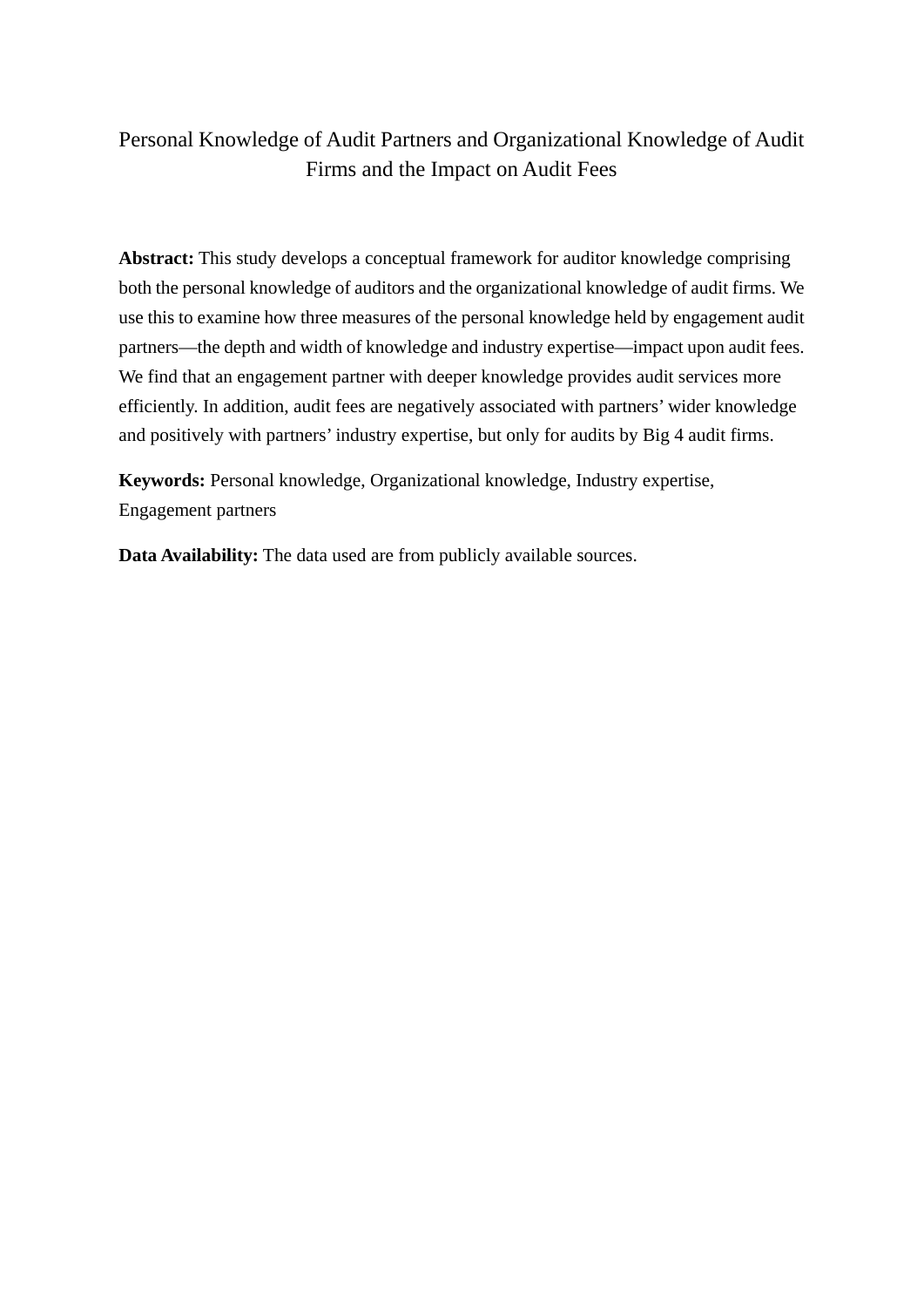# Personal Knowledge of Audit Partners and Organizational Knowledge of Audit Firms and the Impact on Audit Fees

## **INTRODUCTION**

The purpose of this study is to develop a conceptual framework for auditor knowledge (or expertise), propose several proxies for measuring auditor knowledge at the personal level, and preliminarily examine whether these proxies affect the level of audit fees. Although some experimental studies directly measure or manipulate the content or structure of personal knowledge and examine its effects on auditors' judgment and decision making (e.g., Nelson et al., 1995; Thibodeau, 2003), almost all archival studies that explore the industry expertise of auditors adopt a measure based on market share at the firm or office level. However, given that the audit market is currently dominated by the Big 4 audit firms, it is doubtful that this approach appropriately captures auditor industry expertise.

To address this, this study develops a conceptual framework for auditor knowledge comprising personal- and organizational-level knowledge. The former type of knowledge is unique to each auditor and is obtained through such means as audit experience, in-house training, quality control at the firm level, and the supervision and direction in an audit team. The latter form of knowledge accumulates in an audit firm through the review of audit processes and results in each audit team and the exercise of quality control, and it is explicitly reflected in firm documentation, including audit-related manuals.

It would appear that in practice, at least in the Japanese context, emphasis has traditionally been placed on personal knowledge over organizational knowledge. This is evidenced by the fact that the large audit firms in Japan were formed by mergers and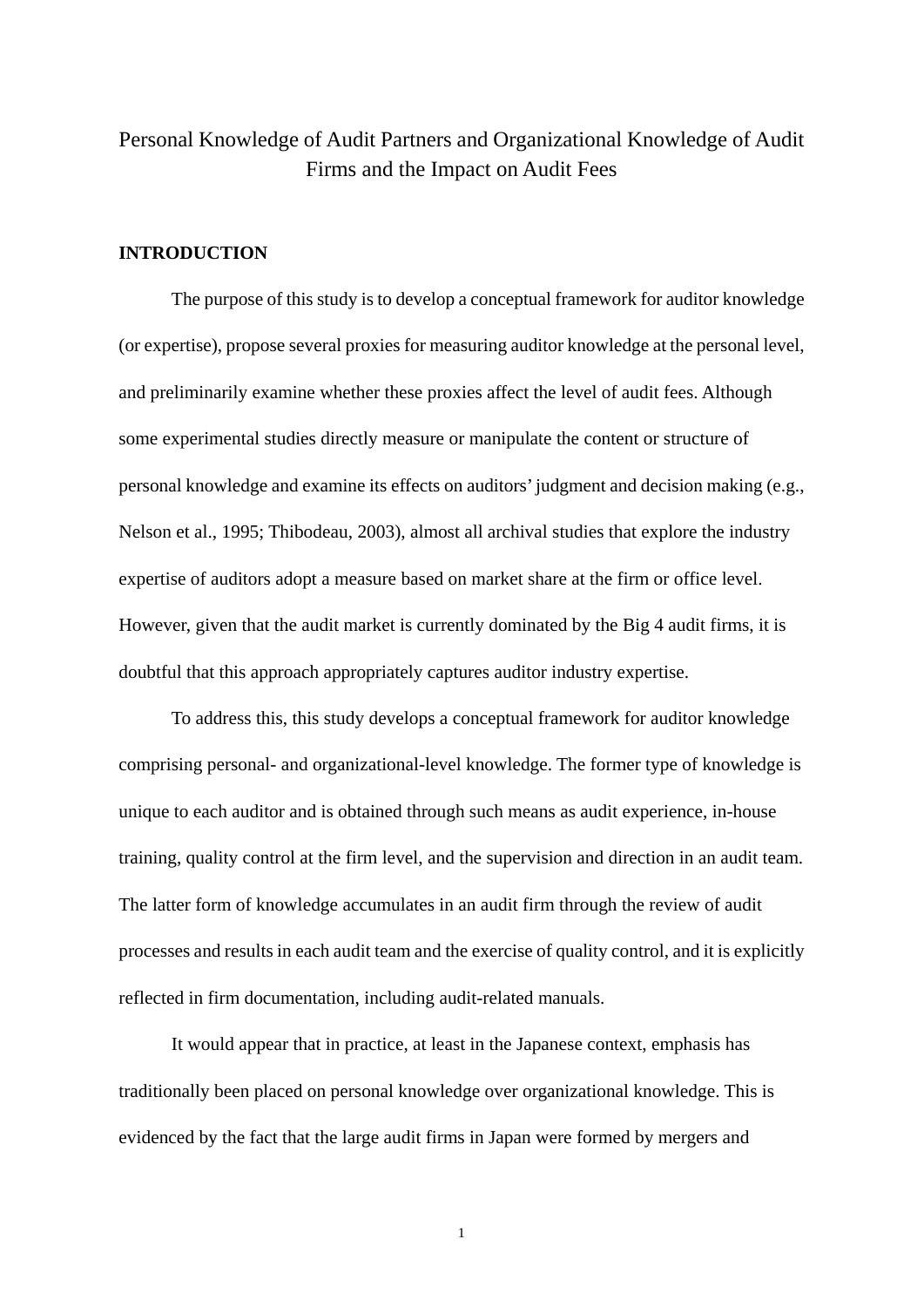acquisitions in the 1980s or earlier (Karube and Fukukawa, 2012), and that most certified public accountants (CPAs) who worked for a now-defunct Big 4 firm (ChuoAoyama) moved to another audit firm and continued to provide audit services following the firm's 2006 demise (Fukukawa, 2011). If organizational knowledge were crucial to the conduct of a quality audit, many audit firms would have encountered difficulties after the wave of mergers and acquisitions and many CPAs could not have moved to another firm from ChuoAoyama following its demise. However, with the implementation of mandatory audit partner rotation in many developed countries (e.g., in Japan, every five years for large firms and seven years for other firms), organizational knowledge has become increasingly more important in recent years.

Prior archival research on auditor knowledge or expertise has generally failed to distinguish the personal knowledge of auditors from the organizational knowledge of their audit firm. Using our proposed conceptual framework for auditor knowledge, we focus on the personal knowledge of engagement partners, which we attempt to measure using archival data. Specifically, in Japanese practice, each engagement partner signs his/her name on the auditor's report. By using the information contained in this unique dataset, we can measure the depth of knowledge (i.e., how many years an engagement partner has continuously been involved with a particular client), the width of knowledge (i.e., how many clients the partner has served as an engagement partner in the current fiscal year), and industry expertise (i.e., to what extent the engagement partner has focused on a particular industry). We then measure firm-level knowledge using each firm's market share, and compare these knowledge aspects, both personal and organizational, across audit firms.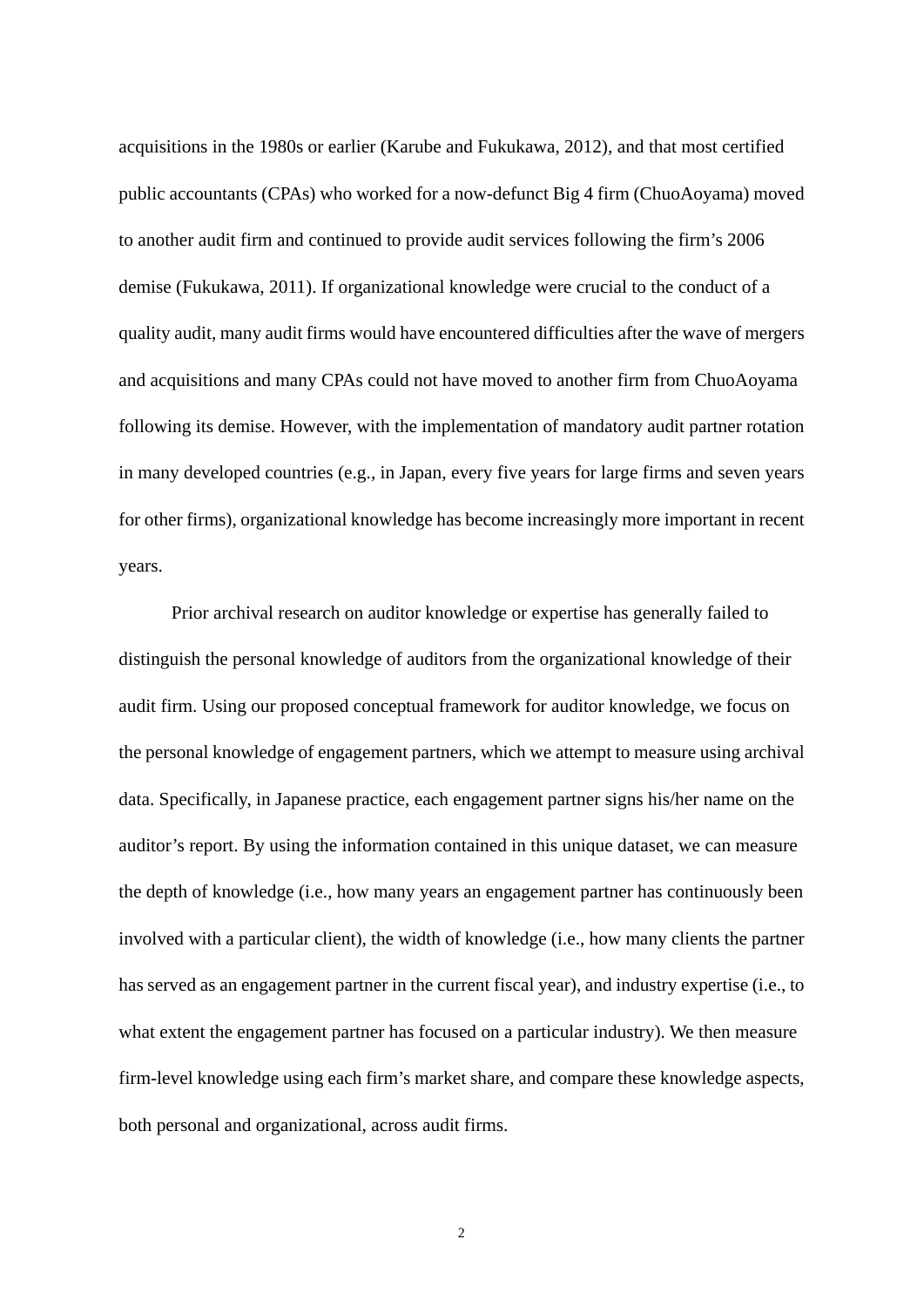Finally, in a preliminary analysis, we examine whether personal knowledge impacts upon the level of audit fees. We find that the depth of the knowledge held by auditors negatively affect audit fees. We also find that audit fees are negatively affected by the width of the knowledge and positively by industry expertise, but only for audit partners in Big 4 audit firms. In addition, market-share-based organizational knowledge exerts a positive impact on audit fees, but only for non-Big 4 audit firms. Taken together, these findings suggest that an audit partner with deeper and wider knowledge provides audit services more efficiently, that partners with greater industry expertise charge a fee premium, and that Big 4 firms with sufficient industry expertise provide high-quality audits in any industry and are therefore unable to earn additional fees for incremental industry market share.

The remainder of the paper is organized as follows. The second section discusses the background to this study and describes the Japanese audit market. In the third section, we develop our conceptual framework for auditor knowledge and propose the three measures of personal knowledge held by auditors. The fourth section describes a preliminary analysis that involves regressing audit fees on these knowledge variables and presents the results of this analysis. The final section summarizes our conclusions and discusses some directions for future research.

#### **BACKGROUND AND THE JAPANESE AUDIT MARKET**

The importance of auditor knowledge (or expertise) for audit quality cannot be overemphasized. As a result, much research has already been devoted to investigating the effects of auditor knowledge on judgment and decision making (for a comprehensive review of the experimental research, see Bonner, 2008, Ch. 3). Most archival research has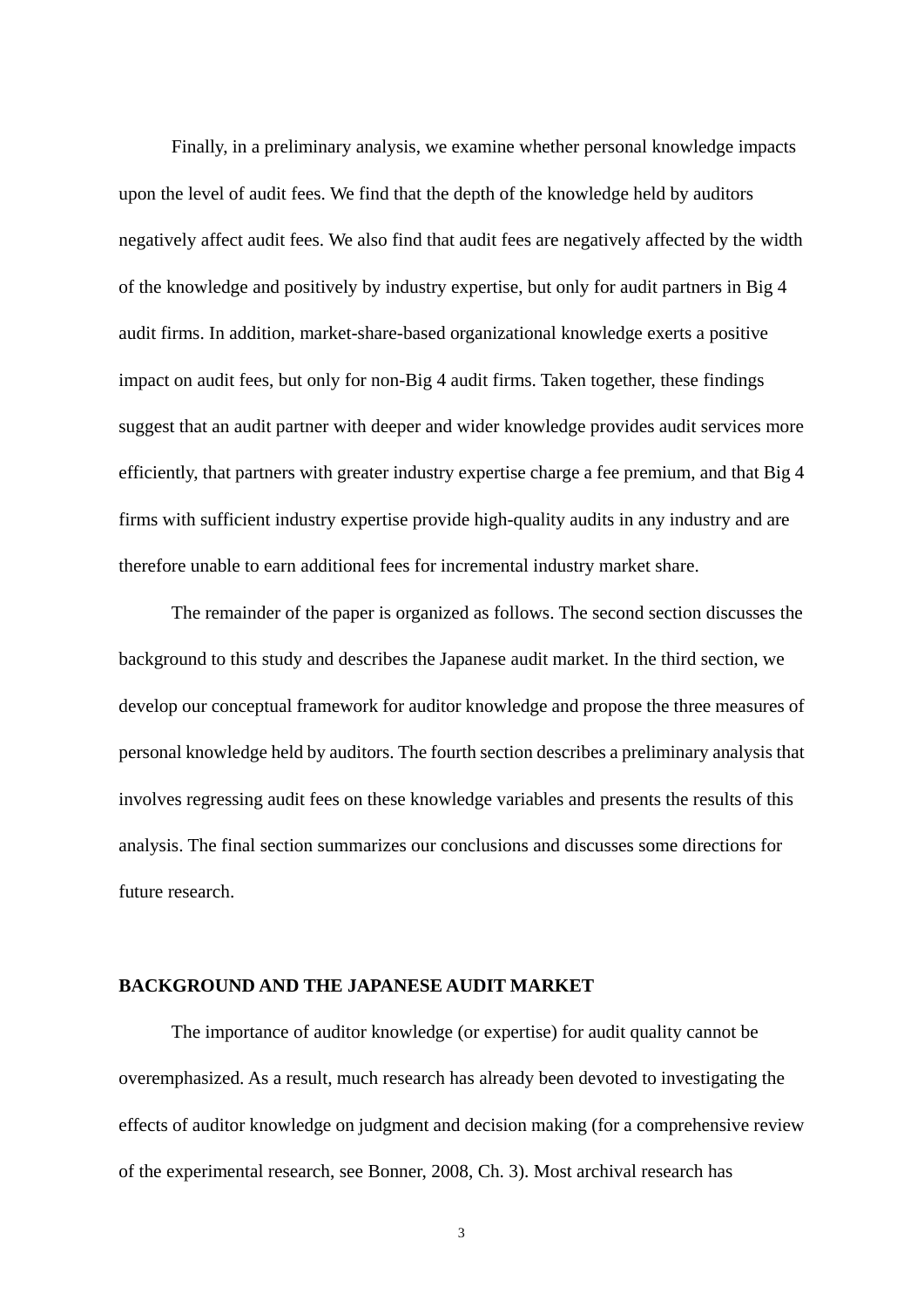considered the industry expertise of auditors based on the industry market shares of audit firms and its effect on audit fees. For example, Craswell et al. (1995) define industry specialist Big 8 audit firms as those with at least a 10% market share in the industry and find that audit fees for these firms are generally higher than those for non-specialist Big 8 firms. Moreover, many studies find that the fee premium resulting from industry specialization is higher for larger clients (Ferguson and Stokes, 2002; Ferguson et al., 2003; Carson and Fargher, 2007). In particular, Ferguson et al. (2003) conclude that the fee premium is attributable more to office-level specialization than to firm-level specialization. Elsewhere, Casterella et al. (2004) investigate the relationship between auditor industry specialization and client bargaining power and find no evidence of an audit fee premium for industry specialization when a client has strong bargaining power. Conversely, Mayhew and Wilkins (2003) find evidence of a negative association between audit fees and audit firm market share and a positive association between audit fees and audit firm differentiation (i.e., whether an audit firm has both the largest market share in the industry and a large market share lead over its closest competitor).

Importantly, although these studies use firm- or office-level market share as a measure of auditor industry specialization and generally find evidence of a positive relationship with audit fees, it is not clear whether market share remains valid as a proxy for the auditor industry expertise. To help clarify this point, we consider the current audit market in Japan as an example.

#### [TABLES 1 AND 2 ABOUT HERE]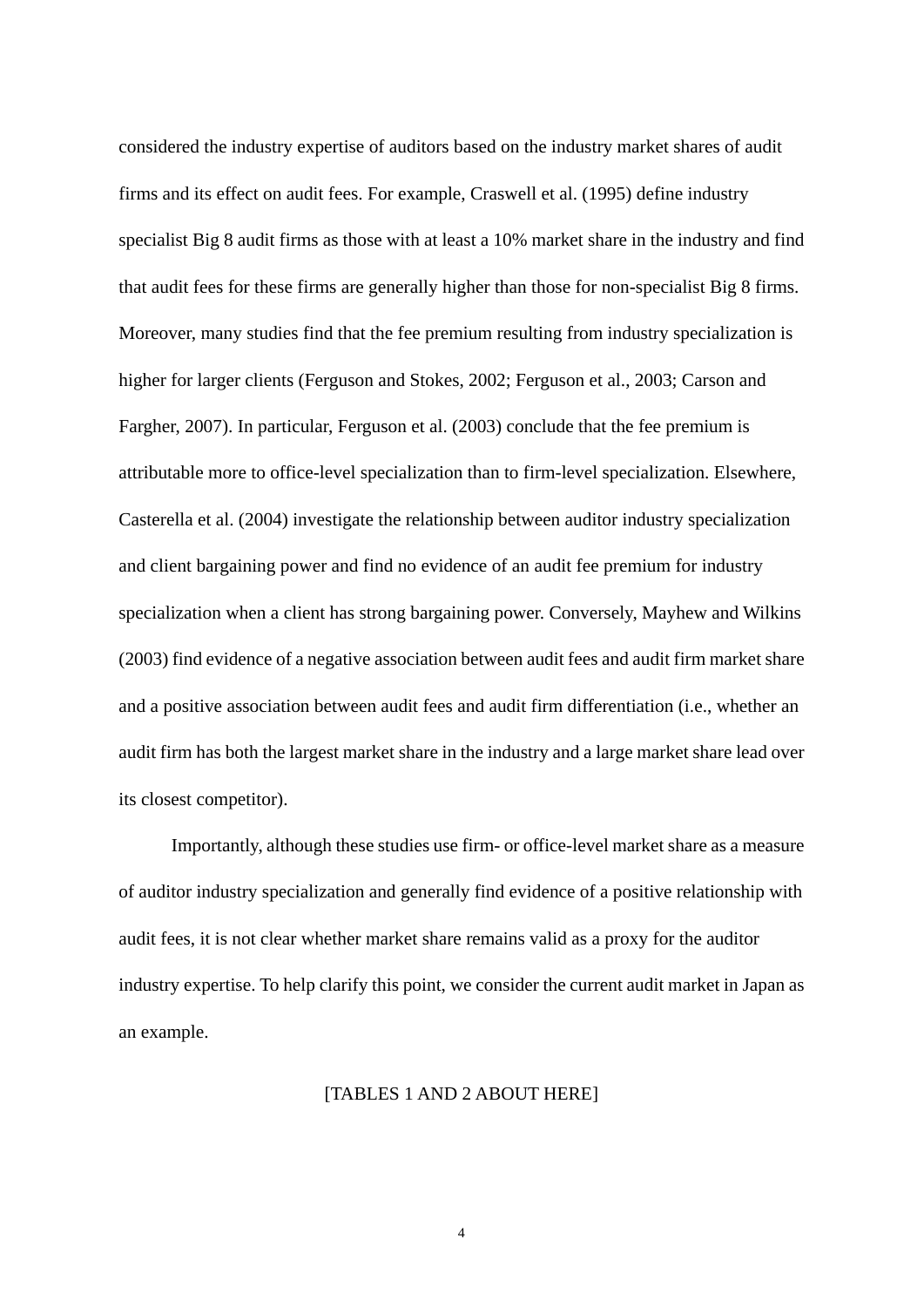Tables 1 and 2 provide information on the market shares of the Big 4, namely,

ShinNihon (Ernst & Young), Tohmatsu (Deloitte), Azsa (KPMG), and Aarata (PricewaterhouseCoopers, PwC), and other audit firms in Japan in 2010 in terms of the number of clients and the level of audit fees, respectively. As shown, the audit market in Japan is clearly dominated by the Big 4 firms (i.e., 73.1% in terms of the number of clients and 86.8% in terms of audit fees).<sup>1</sup> It is also notable that the market shares of three of the Big 4 firms (ShinNihon, Azsa, and Aarata) are higher in terms of audit fees than in the number of clients. This implies that these particular firms generally have larger clients than do other firms.

The market share data in Tables 1 and 2 cast some doubt on the validity of a market-share-based measure of auditor industry specialization (or expertise). For example, by looking at the fiber product industry, which is a relatively small industry, we can see that ShinNihon has 13 clients (a client market share of 22.4%) and earns 973 million yen (a fee market share of 31.0%). Conversely, in the case of the trading industry, which includes 394 companies, Azsa has 73 clients and earns 5.7 billion yen in fees, implying a market share in this industry of 18.5% and 24.2%, respectively. Based on the market-share-based measure of industry specialization, we would consider that ShinNihon is more specialized in terms of the conduct of audit services in the fiber product industry than is Azsa in the trading industry, even though Azsa has many more clients and earns substantially more fees in that industry. The question is why 73 clients in a fairly large industry (in terms of the number of

<sup>&</sup>lt;sup>1</sup> Aarata (PwC) had only 78 listed company clients in 2010 (or 2.2% of the total). ChuoAoyama, previously one of the Big 4 firms and formerly part of the PwC alliance, was dissolved in 2006 because of its involvement in a major accounting scandal. Following its demise, some former ChuoAoyama partners and PwC established Aarata, but it is still only about one-third the size of the other Big 4 firms. For more details about the demise of ChuoAoyama, see Fukukawa (2011).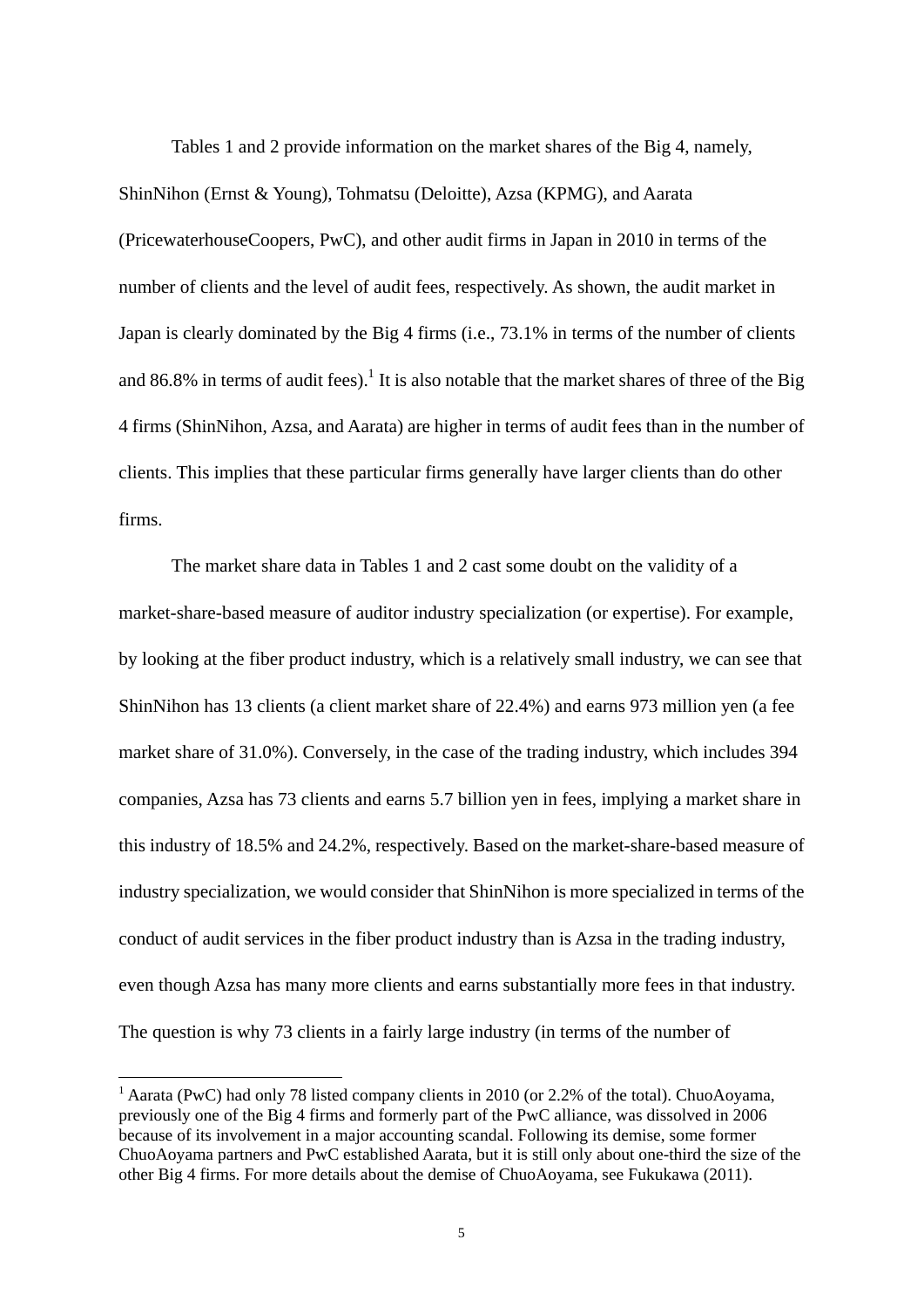companies) would be insufficient for Azsa to establish appropriate industry-specialized expertise. A similar question is whether having 108 clients in the same industry, as for Tohmatsu, necessarily leads to more specialized expertise than is possible for Azsa to achieve. Given the highly concentrated nature of the Japanese audit market, it would be reasonable to argue that market share is not an appropriate measure of either auditor specialization or expertise.

In addition, prior archival research has not distinguished between auditors' personal knowledge and firms' organizational knowledge, nor attempted to directly measure personal knowledge. For the most part, the market-share-based industry specialization measure used in extant studies is considered to adequately capture at least some aspects of audit firm organizational knowledge. However, as this is clearly unrelated to personal knowledge, we focus on the personal knowledge of auditors.

#### **CONCEPTUAL FRAMEWORK AND KNOWLEDGE MEASURES**

Figure 1 depicts the conceptual framework for auditor knowledge adopted in this study. As shown, auditor knowledge comprises the personal knowledge of auditors and the organizational knowledge of audit firms. Personal knowledge is gained through audit experience, along with in-house training such as continuous professional education, effective quality control by the firm, and the supervision/direction of a superior in an audit team (Arrow [1]). In contrast, as indicated by the direction of arrows [2] and [6], organizational knowledge is accumulated through feedback from the firm's constituents.<sup>2</sup>

<sup>&</sup>lt;sup>2</sup> See, for example, Spender (1996) and Tsoukas and Vladimirou (2001).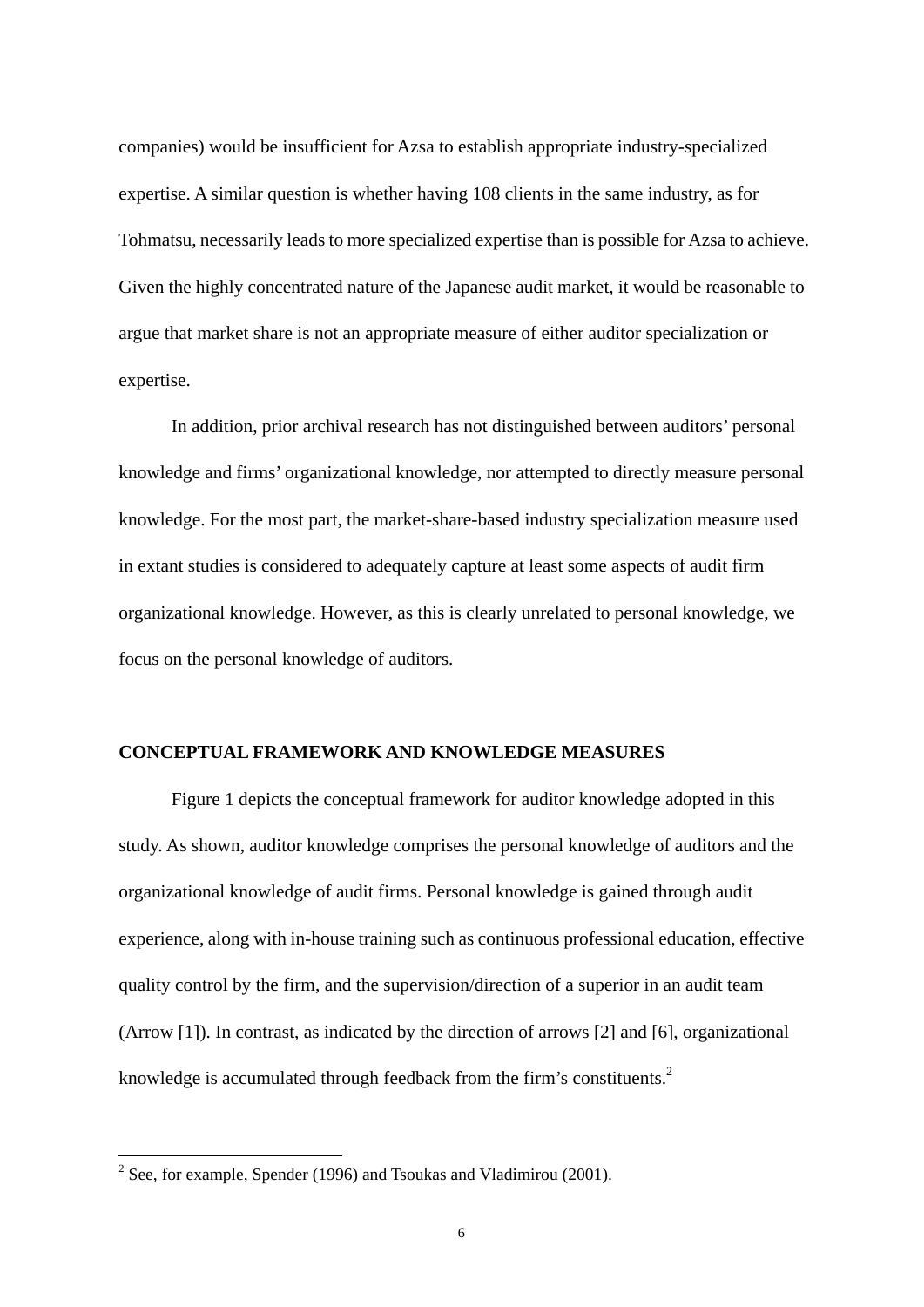In turn, there are two layers in the personal knowledge of auditors: (1) knowledge of a particular client and (2) knowledge of other companies and a particular industry. The first layer relates to the depth of knowledge, obtained through direct experience in auditing the client's financial statements. Generally, the longer an auditor is involved with a client, the greater the knowledge of the client gained. The second layer relates to knowledge obtained through auditing other companies and by concentrating on a smaller range of industries. Such knowledge can be useful to the auditor in auditing the client, as shown by arrow [3] in Figure 1, because it provides additional information for use in comparing the client with other companies in the same industry. As a rule, the more clients an auditor is involved with, the greater the knowledge of other companies obtained (width of knowledge). Likewise, if an auditor focuses on clients in fewer industries, he/she can develop deeper expertise in those industries.

Next, we examine how to measure the personal knowledge of auditors (i.e., depth of knowledge, width of knowledge, and industry expertise). As discussed, in Japan each engagement partner signs his or her name on the auditor's report. We collected data on all engagement partners for all listed companies during the period from 2004 to 2010 from the auditor reports included in the company annual reports, complemented by the *2012 Report on Auditor and Audit Fees of Publicly Listed Companies* (Study Group on Auditor and Audit Fee Issues, 2011).

Using this large dataset, we measure the personal knowledge of engagement partners and describe in detail whether and how such personal knowledge differs among Big 4 audit firms and between Big 4 and other audit firms. First, we can operationalize the depth of knowledge with the number of years an engagement partner has been involved with a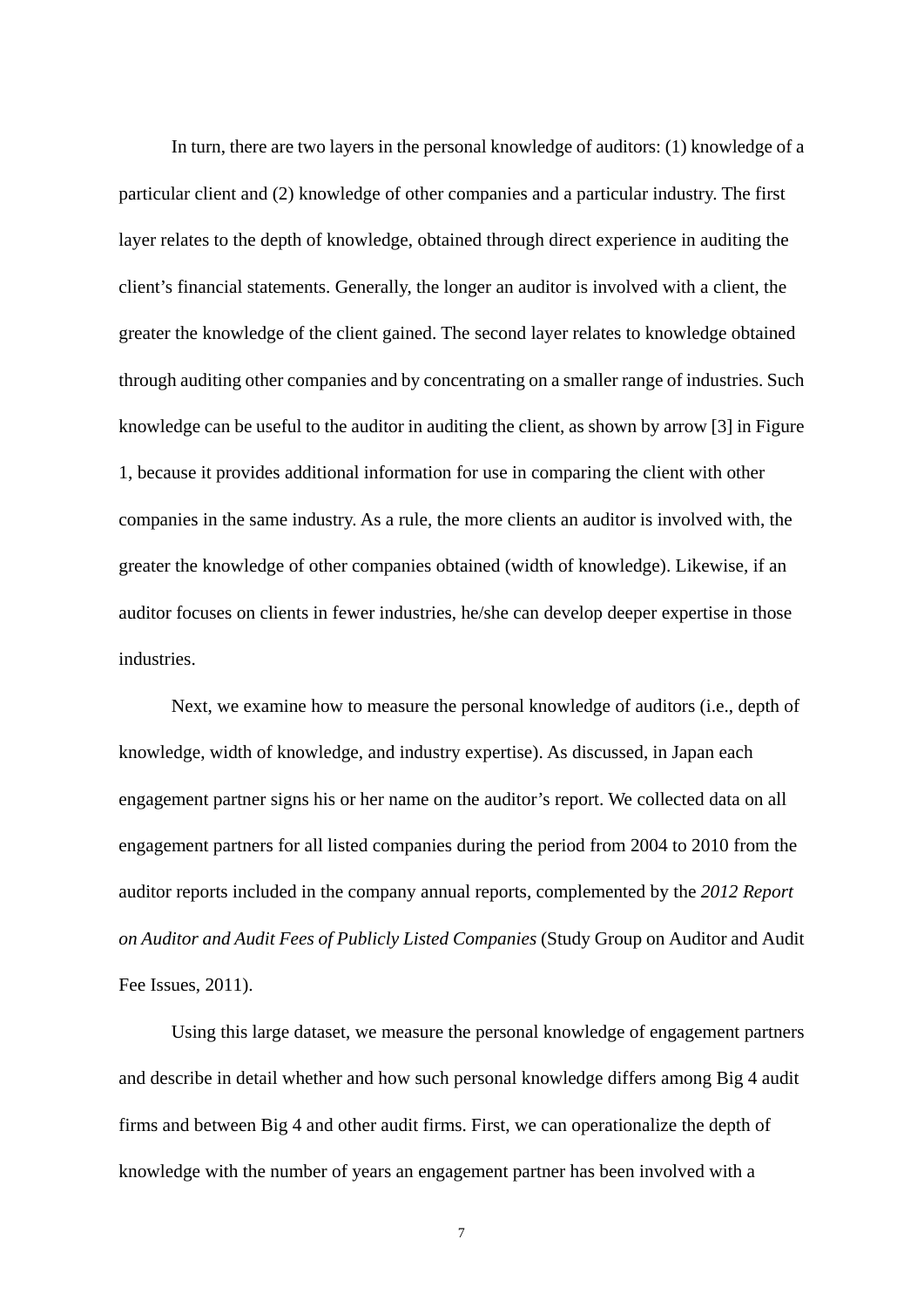particular client. Table 3 details how many years the engagement partners in the 2010 audits have continuously provided audit services to the same client. In 2010, 2,397 engagement partners signed their name on 8,066 auditor's reports for a total of 3,585 listed companies. This means that on average each auditor's report was signed by 2.25 engagement partners.

# [TABLE 3 ABOUT HERE]

On average, each engagement partner is involved with a particular client for 3.31 years, with a range of one to seven years. $3$  To examine whether there are any significant differences in the mean number of years for client involvement among audit firms, we conducted a multiple comparison test (Tukey test). The test result shows that the mean for Aarata (3.02 years) is significantly lower than those for ShinNihon (3.42 years) and Tohmatsu (3.48 years) (at the 10% and 5% level, respectively), while the mean for Others (2.99 years) is significantly lower than those for ShinNihon (3.42 years), Tohmatsu (3.48 years), and Azsa (3.38 years) (all at the 1% level).

To operationalize the width of knowledge, we use the number of clients with which a partner is involved in 2010. Table 4 presents the number of partners who provided audit services to a particular number of clients. For example, 82 partners in ShinNihon are involved with only one client. In total, about 60% of partners serve as an engagement partner for three or fewer clients and more than 90% of partners serve as an engagement partner for seven or fewer clients. Surprisingly, some partners provide audit services to more than 10 clients.

 $3$  As the data period is 2004–2010, engagement partners who have been providing audit services to the same client for more than seven years are included in the seven-year category.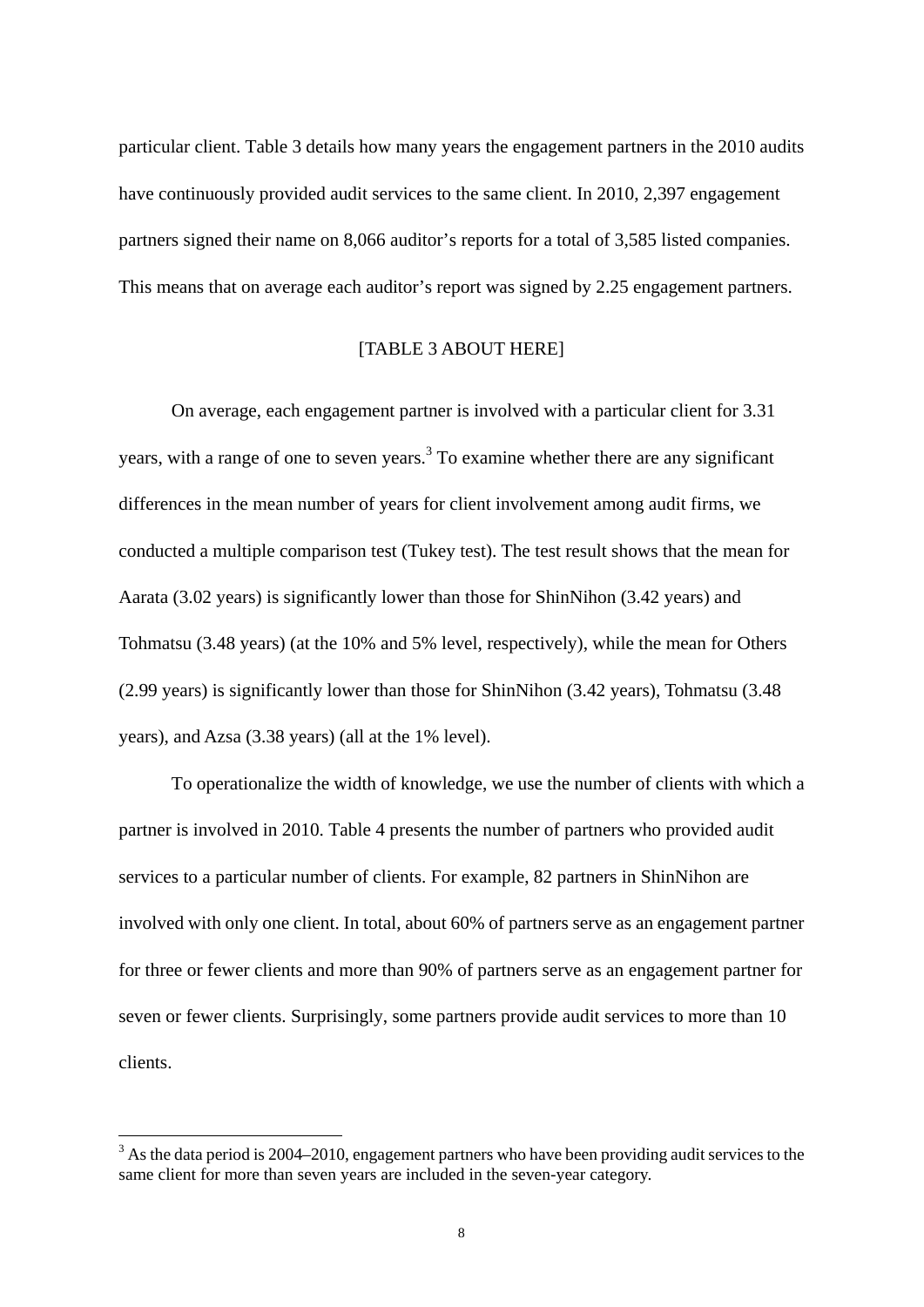#### [TABLE 4 ABOUT HERE]

We also conduct a multiple comparison (Tukey test) to examine the differences between audit firms in the mean number of clients with which a partner is involved. We find that the mean number of clients for Tohmatsu (4.37 clients) is significantly higher than for the other Big 4 firms (at either the 1% or 5% level). Furthermore, the mean number of clients for Others (3.37 clients) is significantly lower than for all Big 4 firms (at the 1% level). This result indicates that in 2010 Big 4 partners were generally involved with more clients than partners in non-Big 4 firms and that Tohmatsu's partners usually serve more clients as an engagement partner than do partners in other Big 4 firms.

Table 5 details the numbers of industries with which partners were involved in providing audit services in 2010. We calculated these numbers by classifying the clients the partner serves as an engagement partner into the industry categories presented in Tables 1 and 2. Of the 2,397 partners, more than 50% are involved with only one or two industries. On average, a partner is involved with 2.74 industries, with a range from 1 to 12 industries.

## [TABLE 5 ABOUT HERE]

The results of a multiple comparison test (Tukey test) show that the mean number of industries for ShinNihon (3.20) is significantly higher than those for Aarata (2.43) (at the 5% level) and Others (2.00) (at the 1% level). Likewise, the mean for Tohmatsu (3.36) is significantly higher than those for Azsa (3.06), Aarata (2.43), and Others (2.00) (at the 10%, 1% and 1% level, respectively) and the mean for Azsa is significantly higher than that for Others (at the 1% level). This result indicates that non-Big 4 partners are generally involved with fewer industries than are Big 4 auditors and that there are also some differences between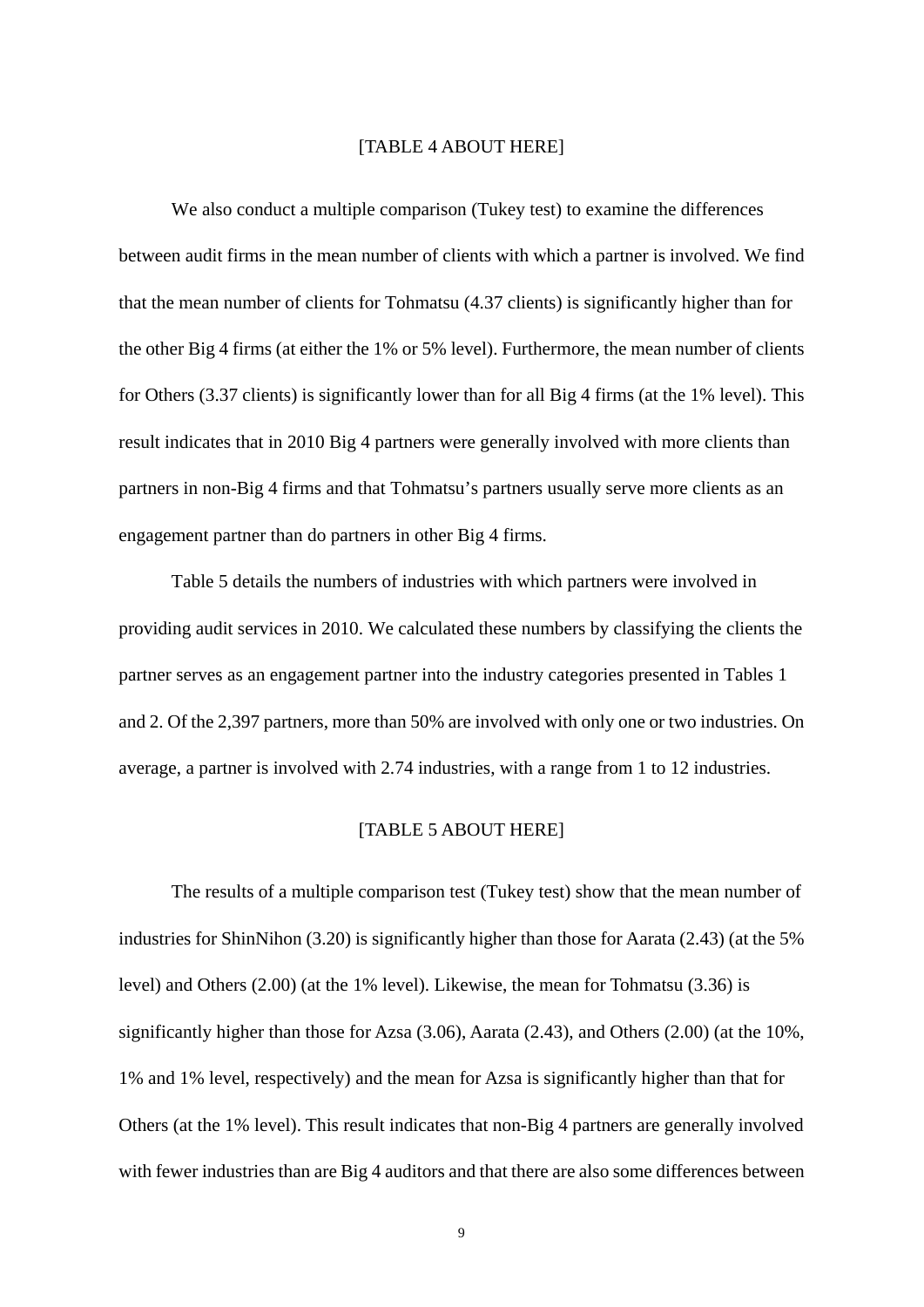Big 4 firms. We consider that this reflects each firm's policy on partner assignment and the development of industry expertise.

Next, we define industry expertise as the number of clients a partner serves as an engagement partner minus the number of industries in which the clients operate plus one. In general, this measure of partner industry expertise takes a larger value when a partner serves more clients as an engagement partner and is involved with fewer industries. As shown in Table 6, the mean industry expertise score is 1.62 with a range of 1 to 17.

## [TABLE 6 ABOUT HERE]

A comparison of the audit firms' mean scores (Tukey test) reveals that the mean for Tohmatsu (2.01) is significantly higher than those for ShinNihon (1.76), Azsa (1.62), and Others (1.33) (at the 1% level), while the mean for Others (1.33) is significantly lower than those for ShinNihon (1.76) and Azsa (1.62) (both at the 1% level). This indicates that Big 4 partners generally have greater industry expertise than non-Big 4 partners and that the level of industry expertise among Tohmatsu's partners is higher than that of other Big 4 firms.

In summary, our data indicate that Big 4 partners provide audit services to a particular client over a longer period, serve more clients as an engagement partner, are involved with more industries, and have a higher level of industry expertise than non-Big 4 partners. There are also some significant differences among the Big 4 firms in the personal knowledge of partners. Generally, Tohmatsu's partners provide audit services to a particular client over a longer period, have more clients, are involved with more industries, and have a higher level of industry expertise than partners in the other Big 4 firms. We consider that such differences among Big 4 firms reflect differences in their approaches to developing the personal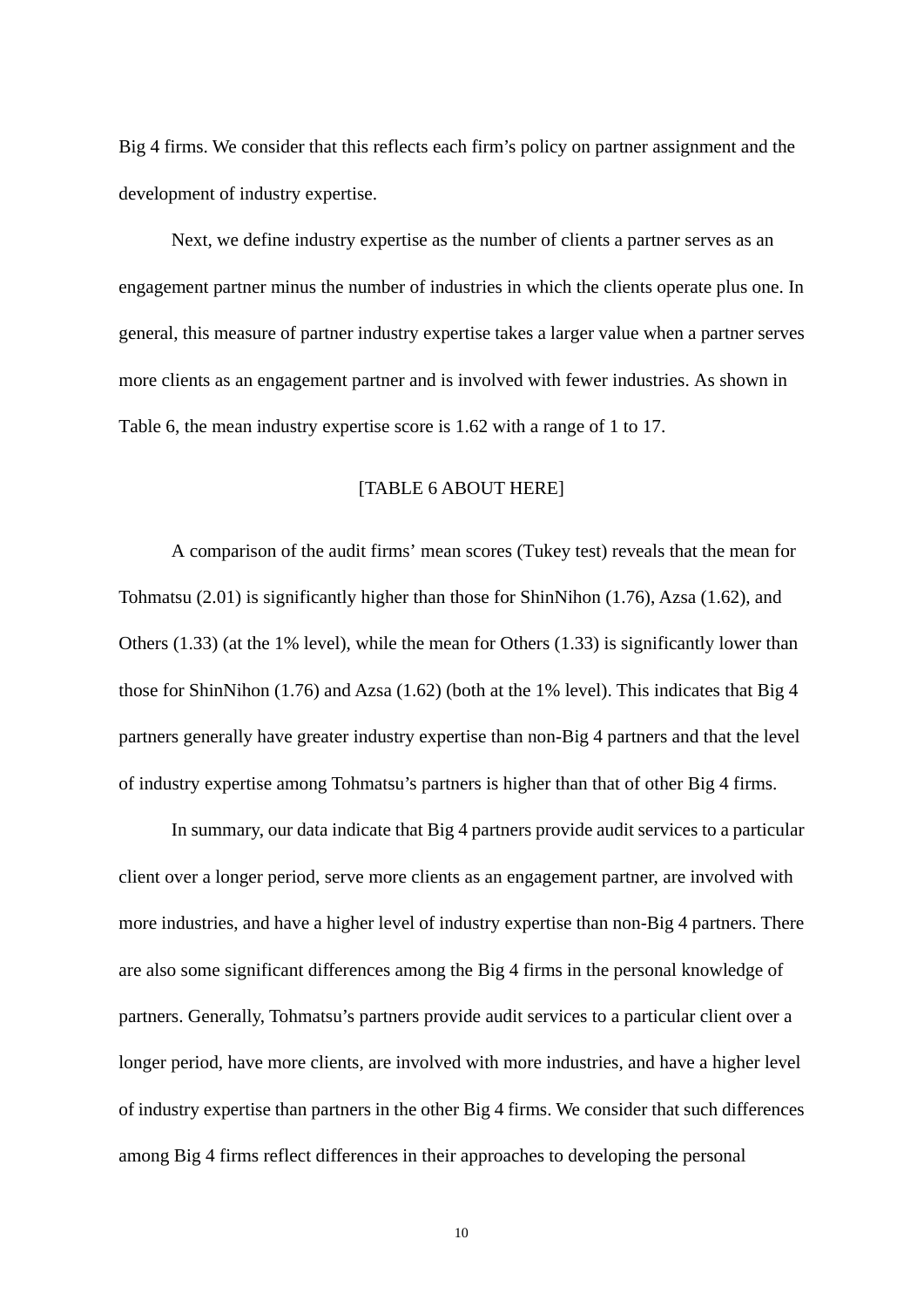knowledge of their partners, the organizational knowledge of the firm, and the knowledge relationships between the partners and the firm.

The measures of personal knowledge detailed, i.e., (1) the depth of knowledge, defined as the number of years an engagement partner has consecutively served a particular client, (2) the width of knowledge, defined as the number of clients with which a partner is involved, and (3) industry expertise, calculated as the combination of the width of knowledge and the number of industries with which a partner is involved, capture important components in our conceptual framework described earlier (Figure 1), which is one of the main contributions of this study. It is also interesting to see the extent to which these aspects of auditor personal knowledge vary across audit firms.

## **PRELIMINARY ANALYSIS**

#### **Overview**

Although we have proposed new measures of the personal knowledge of auditors that appear to be useful in capturing important aspects of knowledge and have provided detailed descriptive statistics of these same measures, it is unclear whether these measures are associated with audit quality overall or the quality of auditor judgment and decision making. Consequently, in a preliminary analysis, we examine whether the depth and width of knowledge and industry expertise as defined affect audit pricing. More specifically, we address the following two research questions in our analysis.

**RQ1**: How do the measures of the personal knowledge of engagement partners affect audit fees?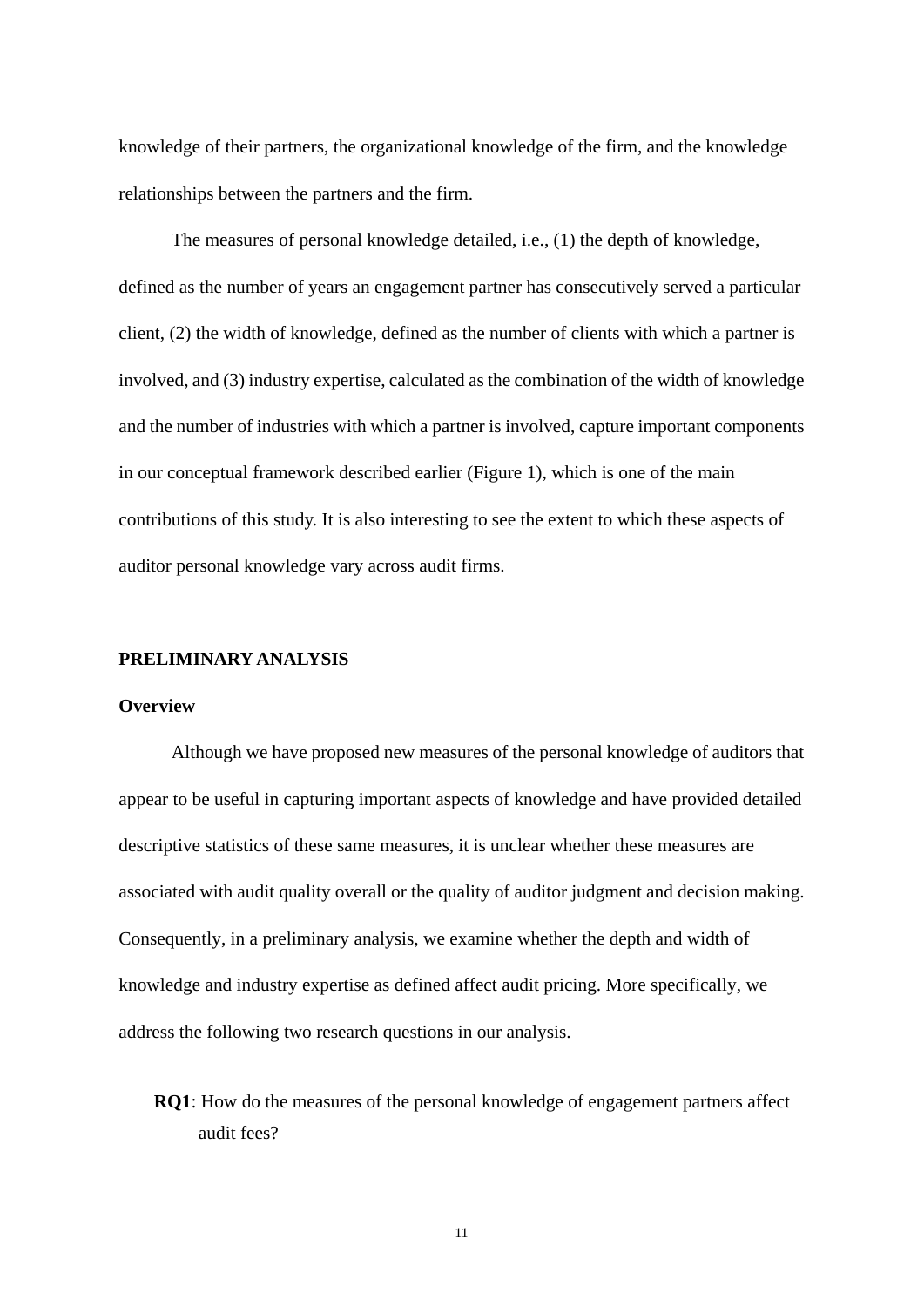# **RQ2**: Does the effect of the personal knowledge of engagement partners differ depending on whether they are auditors in Big 4 firms?

The first research question relates to the role of knowledge or expertise in determining audit fees. If a knowledgeable engagement partner provides a higher-quality audit to a client, audit fees will be higher. On the other hand, if the quality of audits is determined and controlled by the audit firm and is similar for all the firm's partners, audit fees for audits conducted by a knowledgeable partner will be lower because the partner can produce the given level of audit service more efficiently. However, it is not clear whether a knowledgeable partner provides a higher level of audit service or a predetermined level of audit service more efficiently. We leave this to empirical testing. The second research question concerns whether the effects of personal knowledge, if any, are moderated by whether a partner belongs to a Big 4 firm. In other words, it relates to whether the relationship between auditor personal knowledge and firm organizational knowledge in Big 4 firms differs from the relationship in other firms.

As discussed, we found significant differences in the three measures of personal knowledge between Big 4 and non-Big 4 partners. Moreover, prior studies generally find that Big 4 firms provide higher-quality audits than non-Big 4 firms in terms of discretionary accruals (Krishnan, 2003), the *ex ante* cost of capital (Khurana and Raman, 2004), and analyst forecast accuracy (Behn et al., 2008). Furthermore, existing studies generally conclude that Big 4 firms are able to charge higher audit fees than non-Big 4 firms (the so-called Big 4 premium) (e.g., Choi et al., 2008; Hay et al., 2006).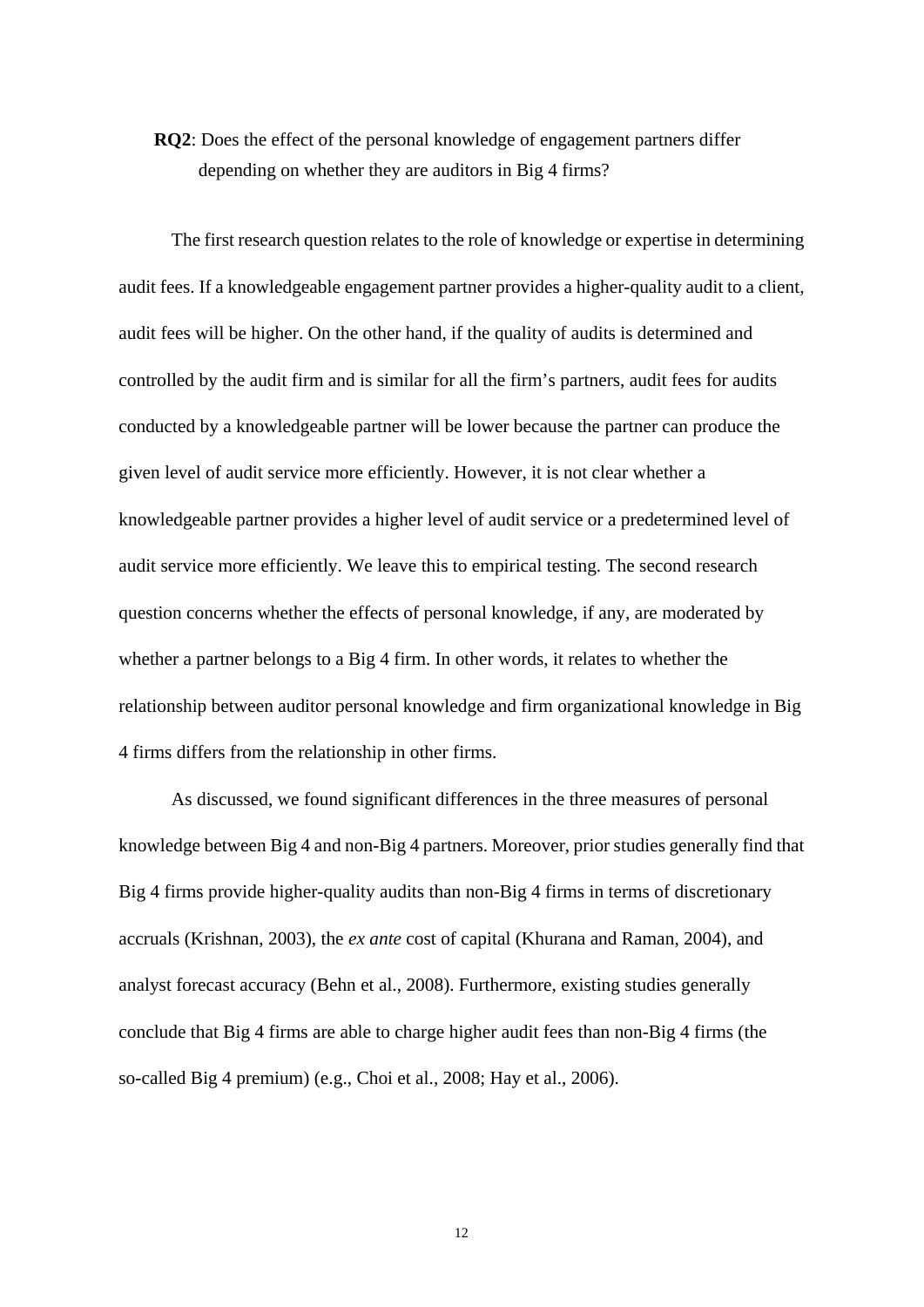## **Sample and Data**

Our sample selection begins with all Japanese listed companies in 2010 ( $n = 3,583$ ; see also Table 1). We first excluded 12 companies for which two or more audit firms jointly conducted the audit or whose fiscal year in 2010 was not for a full 365 days. We then removed companies in the finance-related industries (i.e., Banks, Securities, Insurance, and Other Financial Businesses) ( $n = 178$ ). Finally, we excluded 594 companies for which the necessary financial and other data are unavailable. Our final sample comprises 2,799 companies, of which 2,040 companies are Big 4 clients and 759 companies are non-Big 4 clients. We decided to include only 2010 audits in the analysis because one of the variables we are interested in is the depth of auditor personal knowledge (defined as the number of years an engagement partner has been consecutively involved with a particular client), for which we have data on engagement partners for the seven years from 2004 to 2010.

We hand-collected data on the engagement partners (name and firm affiliation) from the auditor's reports included in the company annual reports. We collected audit fee data from the *2012 Report on Auditor and Audit Fees of Publicly Listed Companies* (Study Group on Auditor and Audit Fee Issues, 2011) and each company's annual report. We obtained the remaining financial data from the *Corporate Financial Data Bank* developed by the Japan Economic Research Institute, Inc.

## **Variables and Model Specification**

Following earlier studies, we specify the following regression model.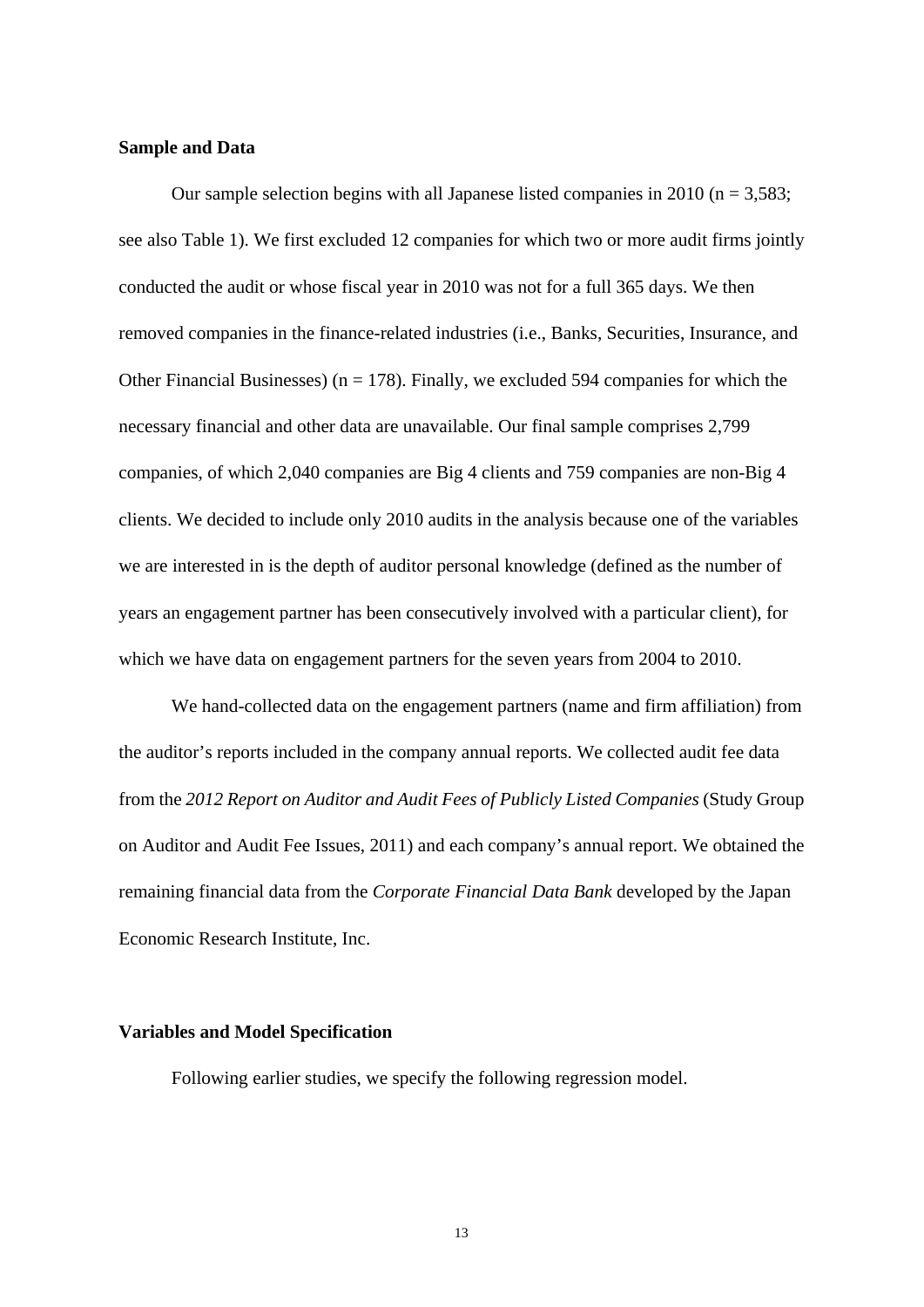$$
lnFEE = \alpha_0 + \alpha_1 LEAD_YEARS + \alpha_2 LEAD_CLIENTS + \alpha_3 LEAD_EXPERTISE
$$
  
+ $\alpha_4 SHARE + \alpha_5 NO_PARTNERS + \alpha_6 InAssets + \alpha_7 SUBS + \alpha_8 CATA$   
+ $\alpha_9 QUICK + \alpha_{10} ROA + \alpha_{11} LEV + \alpha_{12} LOSS + \alpha_{13} SEC$   
+ $\alpha_1$  industry dummies +  $\varepsilon$ 

The dependent variable, *lnFEE*, is the natural log of audit fees paid to the audit firm. In this analysis, we are most interested in four variables: *LEAD\_YEARS*, *LEAD\_CLIENTS*, *LEAD\_EXPERTISE*, and *SHARE*. *LEAD\_YEARS* relates to the depth of auditors' personal knowledge and is defined as the number of years a lead engagement partner (an engagement partner who first signed an auditor's report) has provided audit services to a particular client. As our dataset covers the period from 2004 to 2010, this variable ranges from 1 to 7. As a variable to measure the width of personal knowledge, we include *LEAD\_CLIENTS*, which is the number of clients the lead engagement partner served as an engagement partner in 2010. *LEAD\_EXPERTISE* is a variable used to measure the level of industry expertise of a lead engagement partner and is defined as (*LEAD\_CLIENTS* – the number of industries with which the partner is involved in  $2010 + 1$ .<sup>4</sup> As the variable indicating the organizational knowledge of audit firms, we include *SHARE*, which represents the audit fees paid by clients of the firm compared with the total audit fees paid by companies in the industry (i.e., fee-based market share in the industry). In addition, to control for the total effort of engagement partners, we include the number of engagement partners (*NO\_PARTNERS*) in the regression.

 $\overline{a}$ 

<sup>&</sup>lt;sup>4</sup> As discussed, an auditor's report in Japan is generally signed by two or more engagement partners. As a robustness check, we repeated the regression analysis using the mean or maximum values of the engagement partners, rather than the values of the lead engagement partners. The results obtained were not qualitatively different from those reported in the main results section.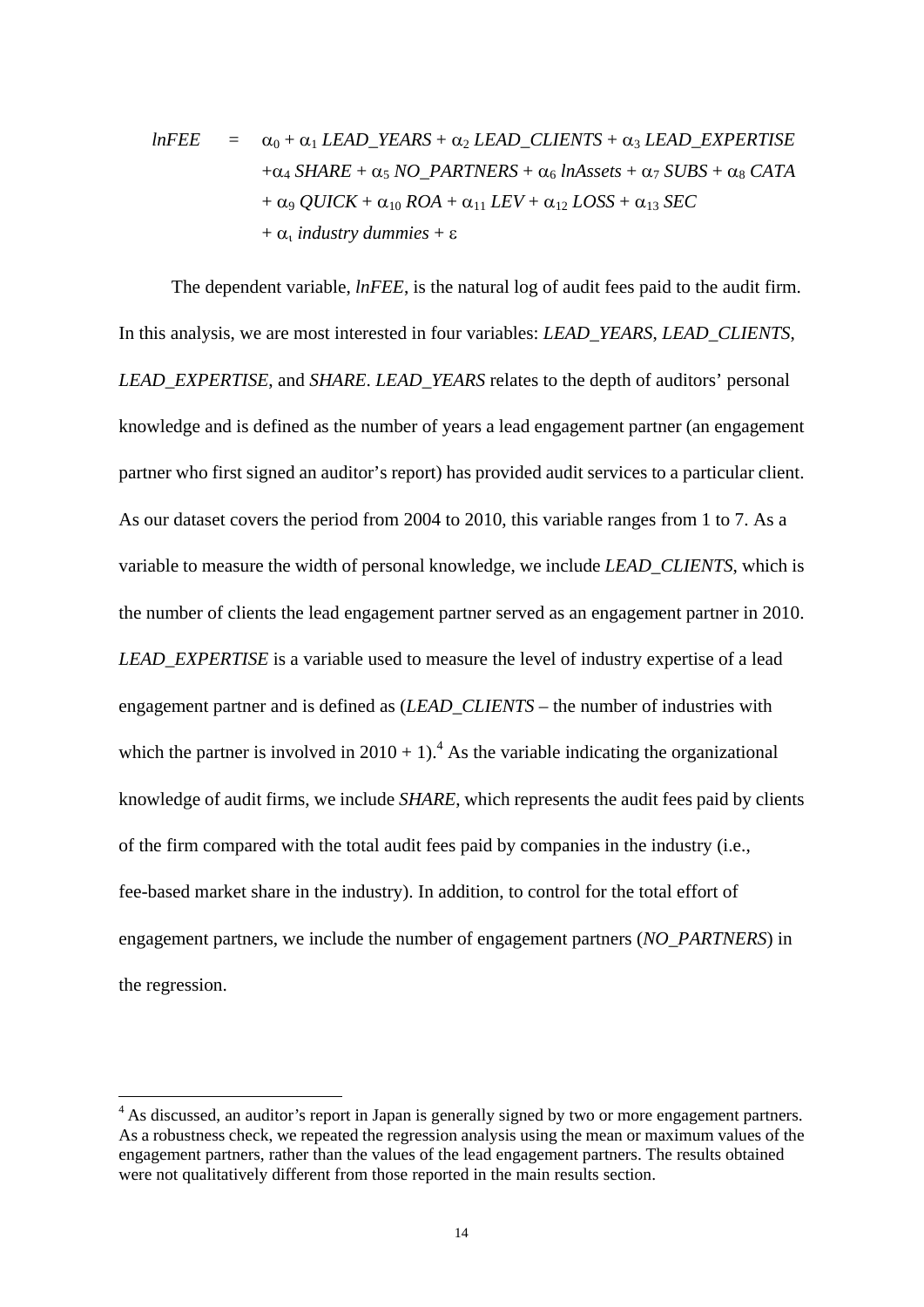We select control variables that have been commonly found in prior studies to influence audit fees (Hay et al., 2006), particularly in Japan (Fukukawa, 2011; Kim and Fukukawa, 2013). To control for client size, we specify the natural log of the client's total assets (*lnAssets*). To proxy client complexity, we specify *SUBS* and *CATA*, where *SUBS* is the square root of the number of consolidated subsidiaries and *CATA* is the ratio of current assets to total assets. The size and complexity variables are expected to positively affect audit fees.

Four variables (*QUICK*, *ROA*, *LEV*, and *LOSS*) are included to control for client risk. *QUICK* is the ratio of quick assets to current liabilities. *ROA* is income before interest and tax divided by total assets. *LEV* is the ratio of long-term debt to total assets. We winsorized these three variables at the 99th percentile as in some existing studies (e.g., Carson and Fargher, 2007; Fukukawa, 2011). *LOSS* is an indicator variable that equals one if the client reported a loss in the fiscal year, and zero otherwise. We expect that the higher the client risk, the higher the audit fees. As a final client attribute, we include *SEC*, which is an indicator variable that is equal to one if the client is a US Securities and Exchange Commission (SEC) registrant; studies have found that audit fees for SEC registrants are generally much higher than those for other companies (Fukukawa, 2011; Kim and Fukukawa, 2013). Finally, we include industry dummy variables to control for differences in audit fees by industry.

## **Descriptive Statistics**

Table 7 provides descriptive statistics of the variables included in the regression model. To examine the differences between Big 4 and non-Big 4 firms, we conduct *t*-tests and chi-squared tests.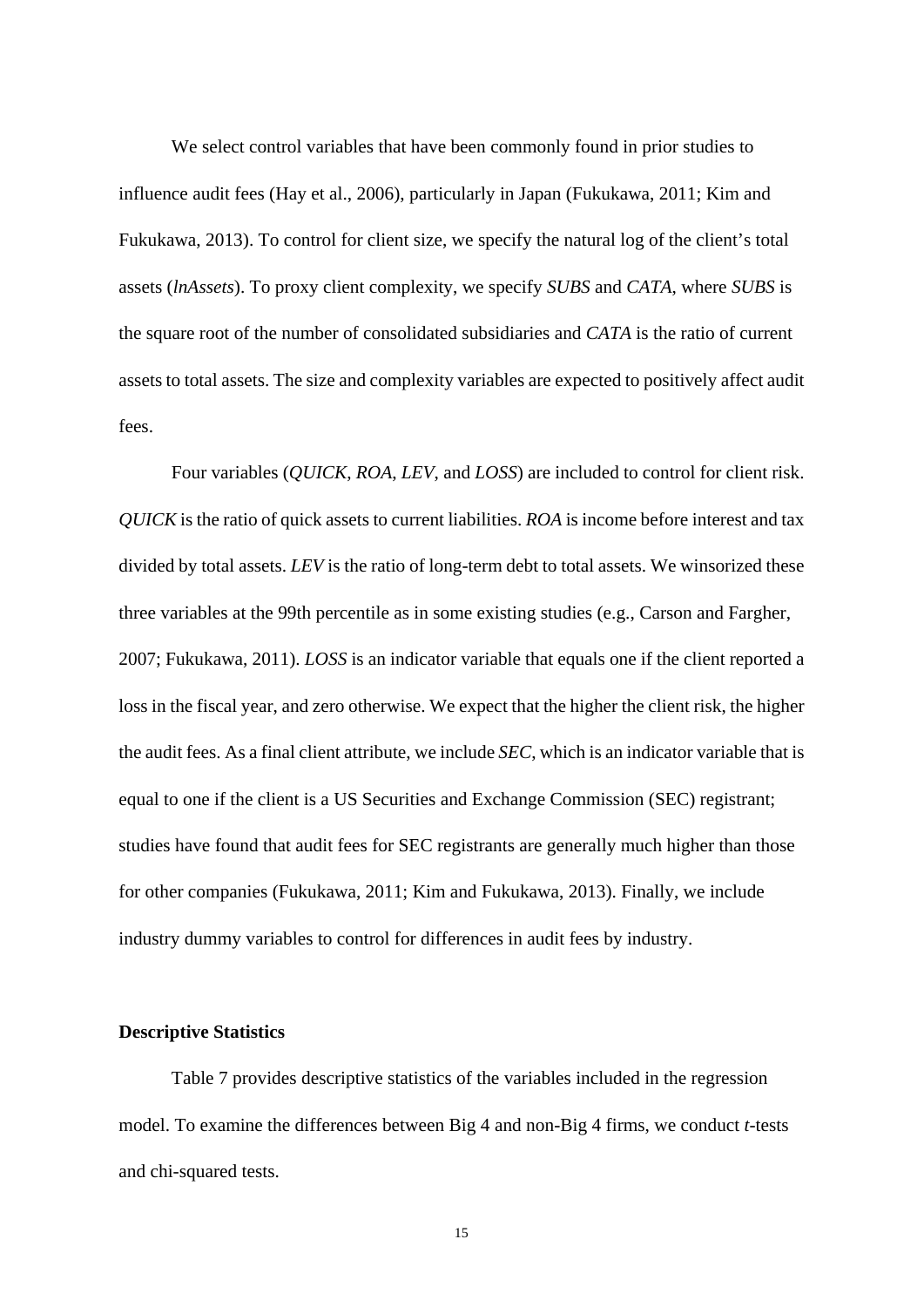## [TABLE 7 ABOUT HERE]

Some differences between Big 4 and non-Big 4 firms are noteworthy. First, audit fees are significantly higher for Big 4 firms. Consistent with this result, the clients of Big 4 firms are typically larger (*lnAssets*), more complex (*SUBS*), and less risky (*ROA* and *LOSS*) than the clients of non-Big 4 firms. As for the auditor knowledge variables, the lead engagement partners of Big 4 firms usually have deeper (*LEAD\_YEARS*) and wider (*LEAD\_CLIENTS*) knowledge of a client. However, there is no significant difference in the industry expertise of lead partners (*LEAD\_EXPERTISE*). Organizational industry expertise, as measured in terms of fee-based market share, is also higher for Big 4 firms.

Table 8 includes the Pearson (product moment) correlation matrix. As shown, *lnFEE* is significantly correlated with all independent variables (at the 5% level), although the direction of some of the correlations lies opposite to our expectations (i.e., *CATA*, *ROA*, *LEV*, and *LOSS*). The correlation between *LEAD\_YEARS* and *lnFEE* (0.048) is significantly positive, and *lnFEE* is negatively correlated with *LEAD\_CLIENTS* and *LEAD\_EXPERTISE* (–0.055 and –0.075, respectively). In addition, *SHARE* is positively correlated with *lnFEE*  (0.339). These results warrant the use of multivariate analysis to further investigate the relationships between audit fees and knowledge-related and other variables. Furthermore, some of the correlations between the personal knowledge variables are significantly positive. In particular, the correlation between *LEAD\_CLIENTS* and *LEAD\_EXPERTISE* is high (0.844). Upon closer examination, the correlation turns out to be very high for the non-Big 4 sample (0.950). To avoid any potential problem with multicollinearity, we include these variables sequentially in the regression analysis for the non-Big 4 audit firms.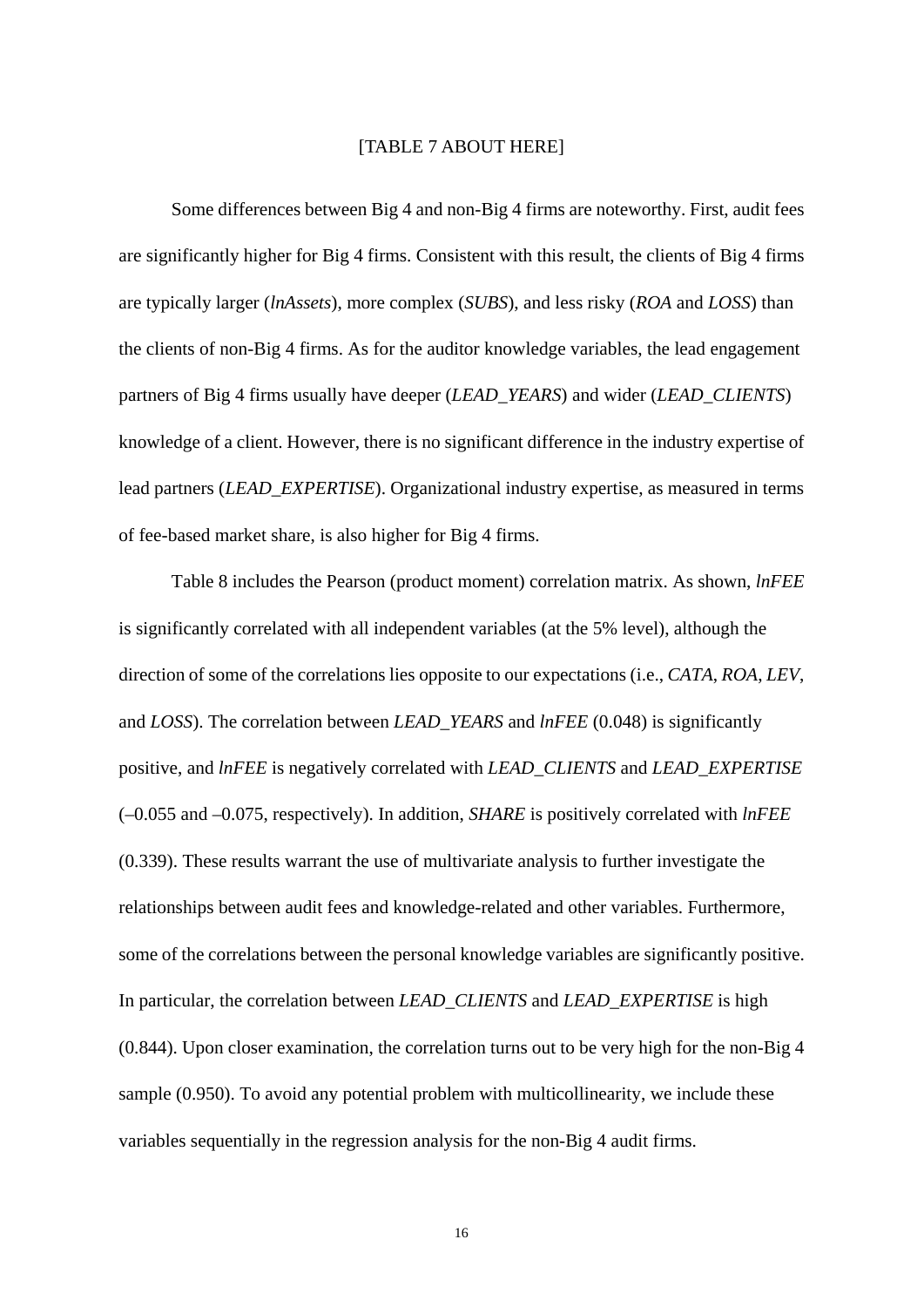## [TABLE 8 ABOUT HERE]

### **Results**

Table 9 presents the regression results. As shown, the explanatory power of the model in terms of adjusted R-squared is higher for the Big 4 sample (0.83) than the non-Big 4 sample  $(0.60)$ .<sup>5</sup>

#### [TABLE 9 ABOUT HERE]

In terms of the estimated coefficients, *LEAD\_YEAR*S has a significant negative impact on audit fees (at the 5% level for the Big 4 sample and the 10% level for the non-Big 4 sample). This means that the deeper a lead engagement partner's knowledge of a client, the lower the audit fee, implying that a knowledgeable engagement partner is able to provide audit services more efficiently. Second, *LEAD\_CLIENTS* exerts a significant negative impact on audit fees, but only for the sample of Big 4 clients. Third, *LEAD\_EXPERTISE* influences audit fees positively, but also only for the Big 4 sample. That is, if a lead engagement partner from a Big 4 firm serves more clients, the audit fee is lower. In addition, a Big 4 lead partner's higher industry expertise leads to higher audit fees. However, such significant effects for *LEAD\_CLIENTS* and *LEAD\_EXPERTISE* are not found among non-Big 4 partners.

Conversely, *SHARE* affects audit fees positively only for the non-Big 4 sample. This means that the larger the industry market share of a non-Big 4 firm, the higher the fees that the firm can charge in that industry. However, this does not hold true for Big 4 firms. These

<sup>&</sup>lt;sup>5</sup> As all variance inflation factors are smaller than 3.9, multicollinearity is not too severe a problem.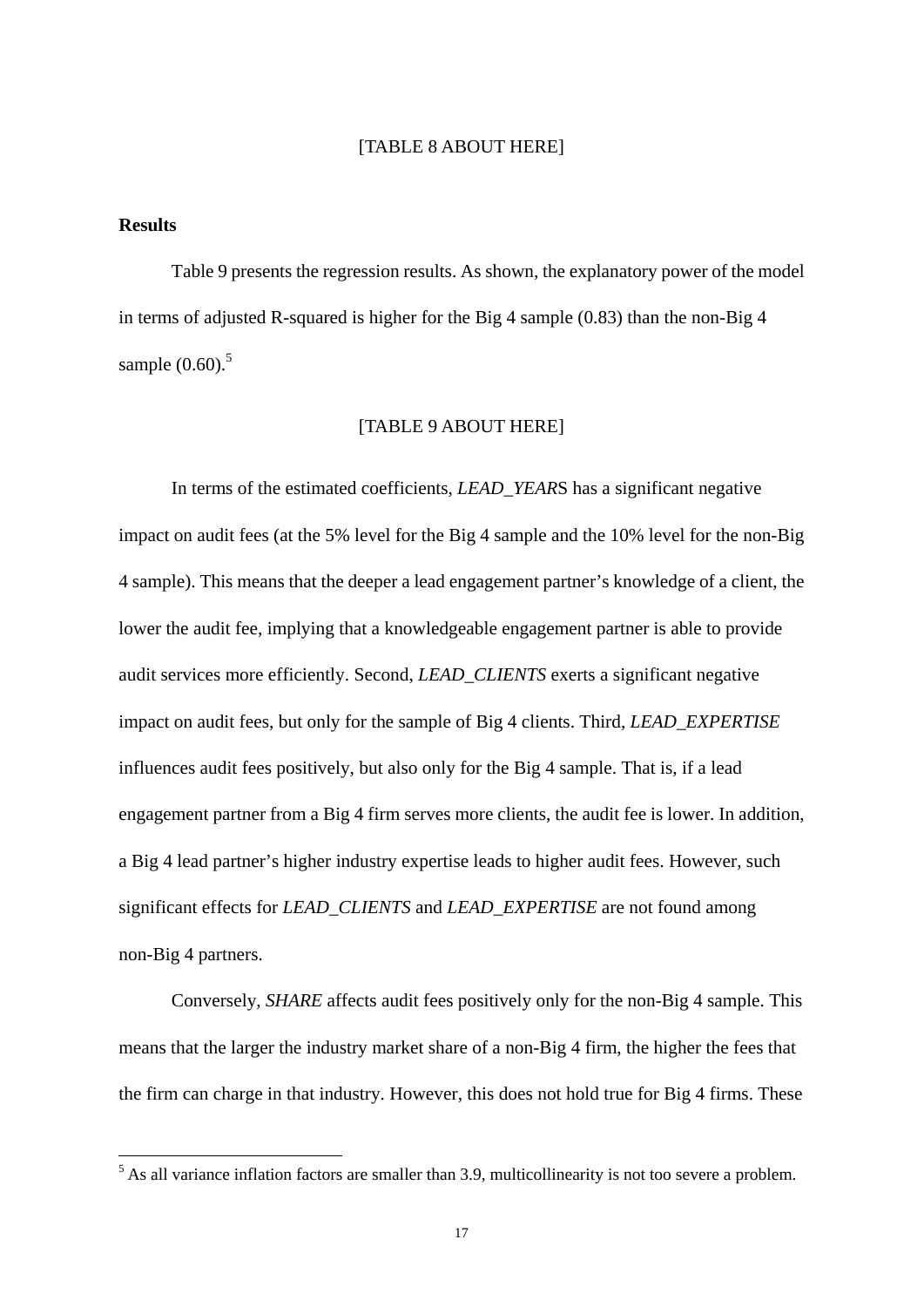results may be related to the fact that the market shares of non-Big 4 firms are much smaller than those of Big 4 firms, which we can interpret as follows. When the market share in an industry is below the threshold level necessary to establish greater industry expertise (as in many cases in non-Big 4 audit firms), a higher share brings greater expertise and thus higher fees. However, an audit firm with a market share above the threshold level (as for Big 4 firms) already has high expertise and cannot further increase its industry expertise by increasing market share. The positive association between the number of engagement partners (*NO\_PARTNERS*) and audit fees is significant at the 1% level for the Big 4 firm sample and the 10% level for the non-Big 4 firm sample, which implies that increased total effort by engagement partners leads to higher fees.

The remaining control variables generally influence audit fees as hypothesized. Client size (*lnAssets*) and complexity (*SUBS*) are positively associated with audit fees. For the Big 4 firm sample, audit fees are affected positively by *CATA*, *LEV*, and *LOSS* and negatively by *QUICK*. For the non-Big 4 firm sample, *QUICK* and *ROA* have a negative relationship with audit fees. These differences in audit fee determinants between Big 4 and non-Big 4 firms may reflect variation in audit pricing behavior or client characteristics. Finally, audit firms charge higher fees for SEC registrants.

In summary, for Big 4 audits, an engagement partner with deeper and wider knowledge provides audit services more efficiently while a partner with greater industry expertise can earn higher fees. Conversely, firm organizational knowledge, as measured by industry market share, does not affect the level of audit fees. In contrast, for non-Big 4 audits, when a firm has more organizational knowledge, it can earn higher fees. However, the personal knowledge of audit partners appears to have little effect on audit fees, with only the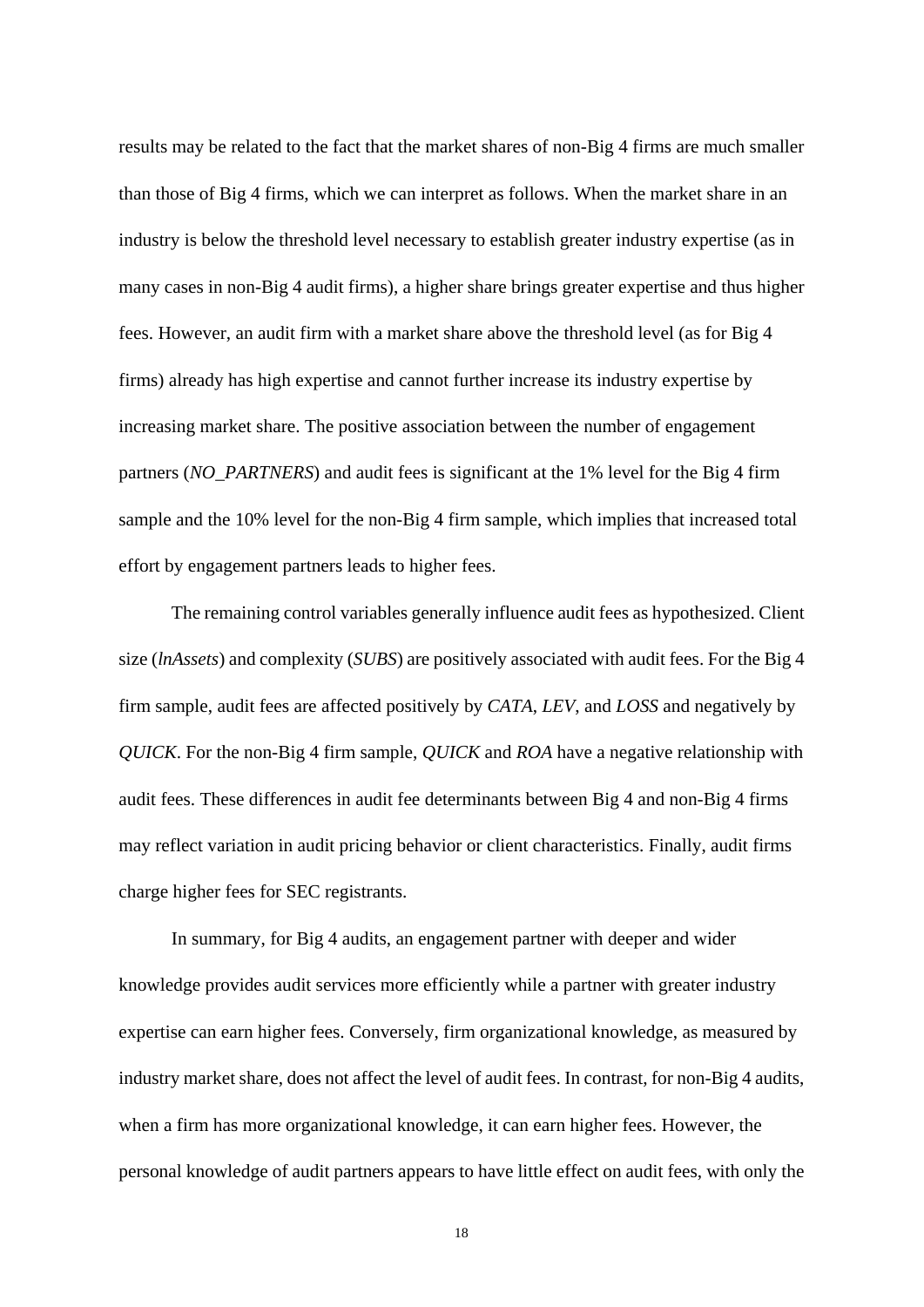depth of knowledge marginally influencing audit fees. These differences in the effects of the auditor knowledge variables across Big 4 and non-Big 4 firms may result from differences in the amount and content of the personal knowledge of partners, firm organizational knowledge, and their relationship.

## **CONCLUSIONS**

In this study, we developed a conceptual framework for auditor knowledge, where such knowledge is categorized into personal knowledge and firm organizational knowledge. In turn, in our framework, auditor personal knowledge is comprised of three important elements: the depth of knowledge of a particular client, the width of knowledge obtained through audit experience with other clients, and industry expertise cultivated by providing audit services to more clients in fewer industries.

In an attempt to measure the three components of personal knowledge using archival data, we proposed three variables, defined as the number of years an engagement partner consecutively serves a particular client (the depth of knowledge), the number of clients with which the partner is involved as an engagement partner in the fiscal year (the width of knowledge), and the number of clients a partner serves as an engagement partner less the number of industries in which the clients operate plus one, respectively. Using a unique dataset on the individual identity of engagement partners, we provided detailed descriptive statistics for these variables. Overall, we found some differences in auditor personal knowledge between Big 4 and non-Big 4 partners and among the partners in Big 4 firms.

In addition, we preliminarily examined whether and how these knowledge-related variables influenced audit fees. We found that the depth of knowledge has a negative impact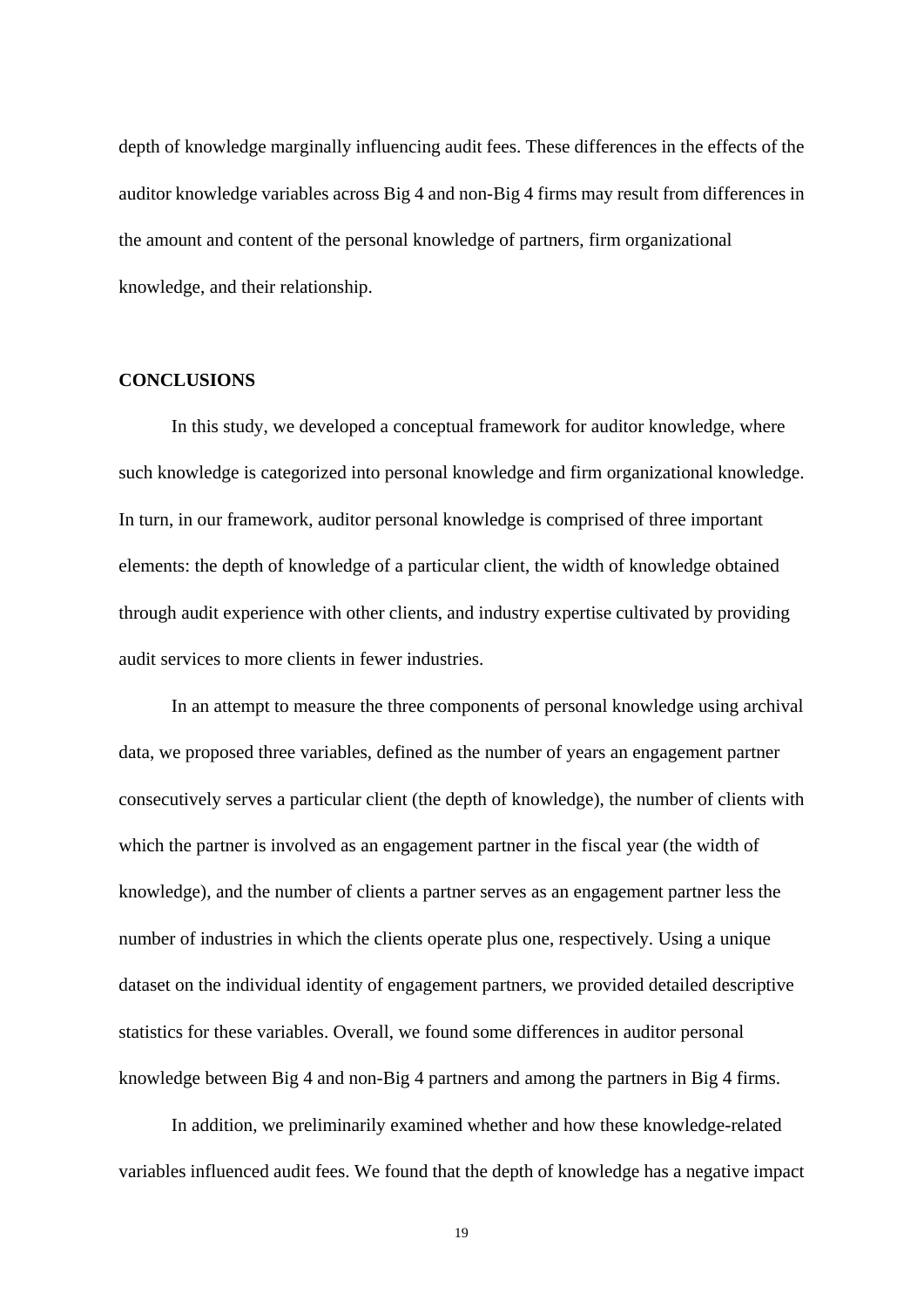on audit fees. Similarly, the width of knowledge is negatively associated with audit fees for the Big 4 audit firms. These results indicate that these components are useful for conducting efficient audits. We also found that Big 4 partners with greater industry expertise earn higher fees. In contrast, we found that audit firm organizational knowledge has a positive effect on audit fees, but only for non-Big 4 firms. We argue that these differences between Big 4 and non-Big 4 firms reflect variation in the amount and content of personal knowledge and organizational knowledge and the relationship between them.

This work could be extended in several important ways. First, the relationship between auditor personal knowledge and firm organizational knowledge could be examined more closely. In particular, this study addressed only one aspect of firm organizational knowledge. Supplementary data on firm organizational knowledge gathered through interview or questionnaires would enable us to better discern how firm organizational knowledge accumulates and how it interacts with the personal knowledge of the firm's partners. Second, this study only preliminarily examined the effects of knowledge-related variables on audit fees. Further investigation is then necessary to ascertain whether these variables also impact upon audit quality. Finally, it would be interesting to examine the nature of the personal relationships and networks between partners constructed in a particular audit firm. Whether we can group partners across a number of criteria (e.g., premerger audit firms to which partners belonged) and how such groups, if any, function in the firm are important research questions that presently remain outstanding.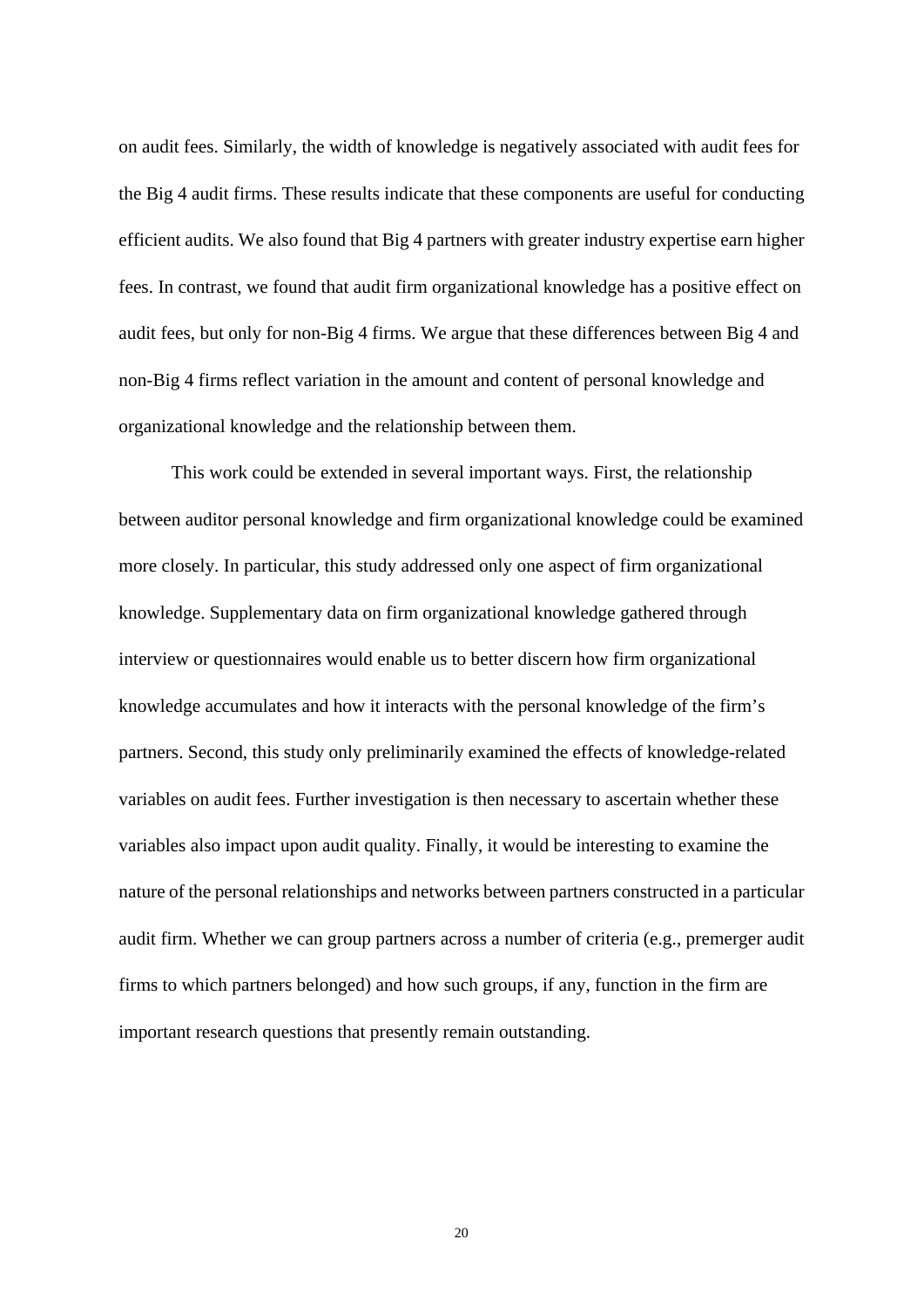#### **REFERENCES**

- Behn, B., J. H. Choi, and T. Kang. 2008. Audit quality and properties of analyst earnings forecasts. *The Accounting Review* 83(2): 327–359.
- Bonner, S. E. 2008. *Judgment and Decision Making in Accounting*. Pearson Prentice Hall.
- Carson, E., and N. Fargher. 2007. Note on audit fee premiums to client size and industry specialization. *Accounting and Finance* 47(3): 423–446.
- Casterella, J. R., J. R. Francis, B. L. Lewis, and P. L. Walker. 2004. Auditor industry specialization, client bargaining power, and audit pricing. *Auditing: A Journal of Practice & Theory* 23(1): 123–140.
- Choi, J.-H., J.-B. Kim, X. Liu, and D. A. Simunic. 2008. Audit pricing, legal liability regimes, and Big 4 premiums: Theory and cross-country evidence. *Contemporary Accounting Research* 25(1): 55–99.
- Craswell, A. T., J. R. Francis, and S. L. Taylor. 1995. Auditor brand name reputations and industry specializations. *Journal of Accounting and Economics* 20(3): 297–322.
- Ferguson, A., and D. Stokes. 2002. Brand name audit pricing, industry specialization, and leadership premiums post-Big 8 and Big 6 mergers. *Contemporary Accounting Research* 19(1): 77–110.
- Ferguson, A., J. R. Francis, and D. J. Stokes. 2003. The effects of firm-wide and office-level industry expertise on audit pricing. *The Accounting Review* 78(2): 429–448.
- Fukukawa, H. 2011. Audit pricing and cost strategies of Japanese Big 3 firms. *International Journal of Auditing* 15(2): 109–126.
- Hay, D. C., W. R. Knechel, and N. Wong. 2006. Audit fees: A meta-analysis of the effect of supply and demand attributes. *Contemporary Accounting Research* 23(1): 141–191.
- Karube, M., and H. Fukukawa. 2012. Integrating personal expertise: A history of Japanese audit firms, 1965–2010. Paper presented at the 16th Annual Conference of the European Business History Association (Paris, France).
- Khurana, I., and K. Raman. 2004. Litigation risk and the financial reporting credibility of Big 4 versus non-Big 4 audits: Evidence from Anglo-American countries. *The Accounting Review* 79(2): 473–495.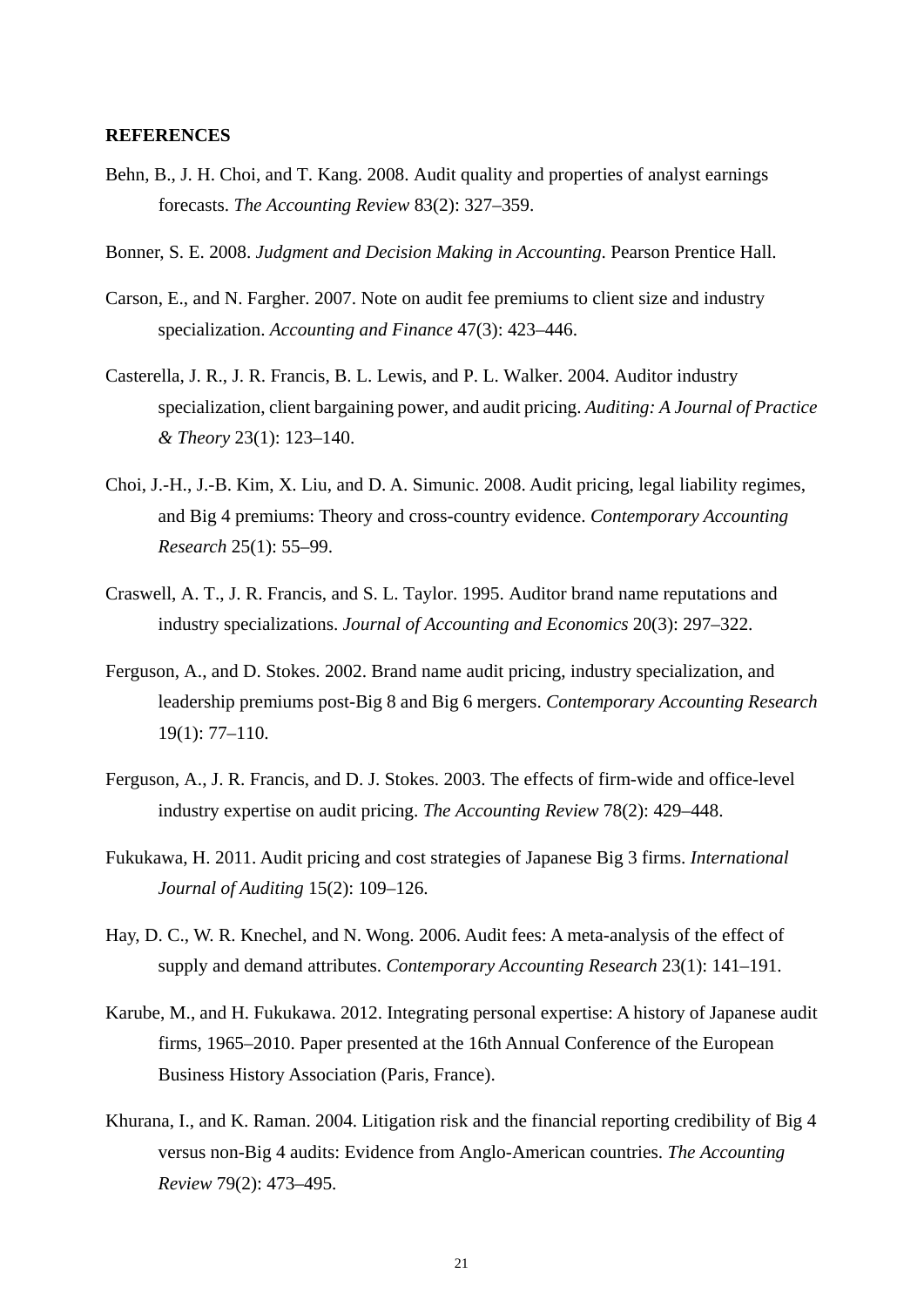- Kim, H., and H. Fukukawa. 2013. Japan's Big 3 firms' response to clients' business risk: Greater audit effort or higher audit fees? *International Journal of Auditing* (DOI: 10.1111/j.1099-1123.2012.00464.x).
- Krishnan, G. 2003. Audit quality and the pricing of discretionary accruals. *Auditing: A Journal of Practice & Theory* 22(1): 109–126.
- Mayhew, B. W., and M. S. Wilkins. 2003. Audit firm industry specialization as a differentiation strategy: Evidence from fees charged to firms going public. *Auditing: A Journal of Practice & Theory* 22(2): 33–52.
- Nelson, M. W., R. Libby, and S. E. Bonner. 1995. Knowledge structure and the estimation of conditional probabilities in audit planning. *The Accounting Review* 70(1): 27–47.
- Spender, J.-C. 1996. Organizational knowledge, learning and memory: Three concepts in search of a theory. *Journal of Organizational Change Management* 9(1): 63–78.
- Study Group on Auditor and Audit Fee Issues (Kansanin Kansahoushu Mondai Kenkyukai). 2011. *2012 Report on Auditor and Audit Fees of Publicly Listed Companies* (*Joujoukigyo Kansanin Kansahoushu Hakusho*). Nihon Kounin Kaikeishi Kyoukai Shuppan Kyoku (in Japanese).
- Thibodeau, J. C. 2003. The development and transferability of task knowledge. *Auditing: A Journal of Practice & Theory* 22(1): 47–67.
- Tsoukas, H., and E. Vladimirou. 2001. What is organizational knowledge? *Journal of Management Studies* 37(7): 973–993.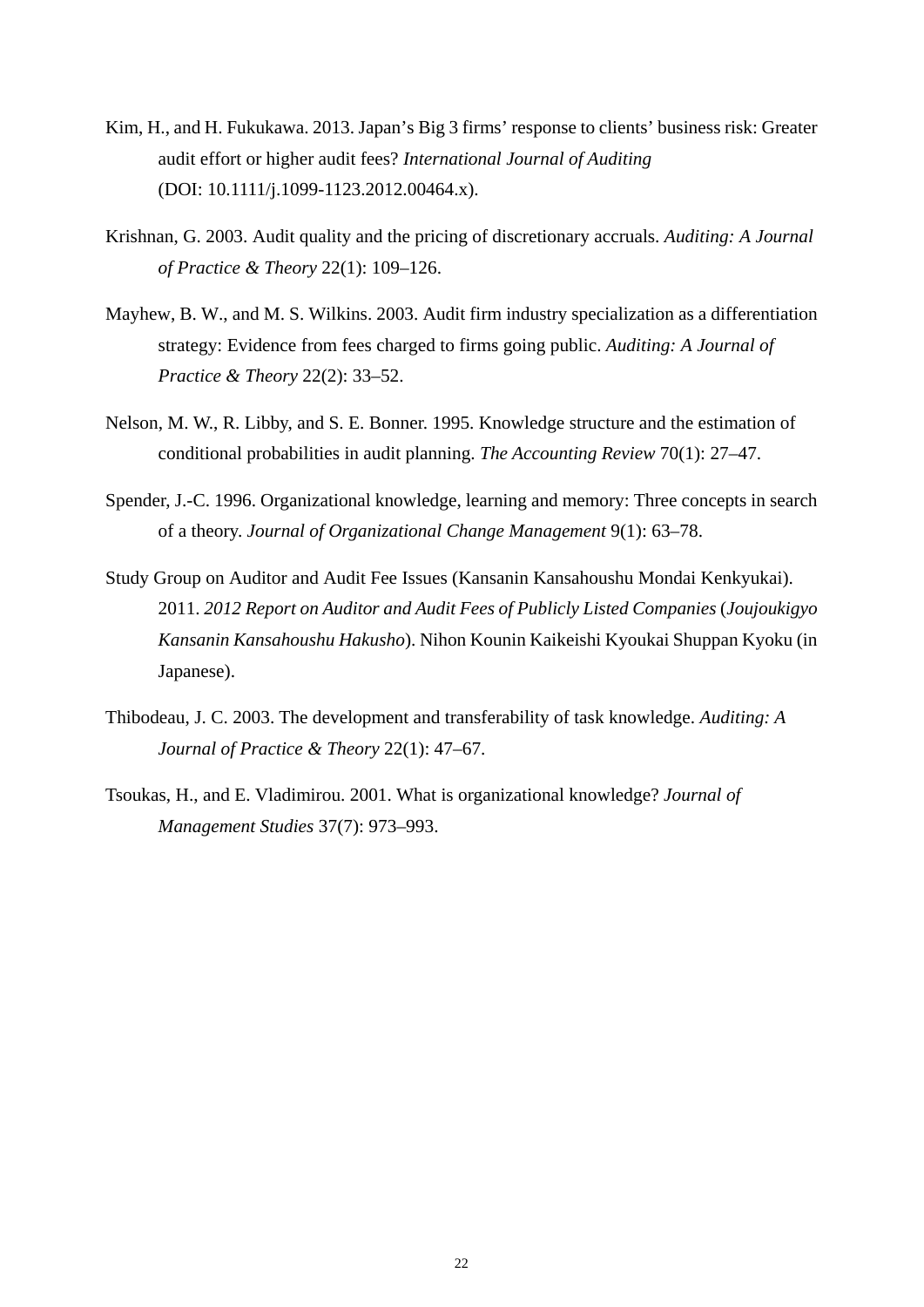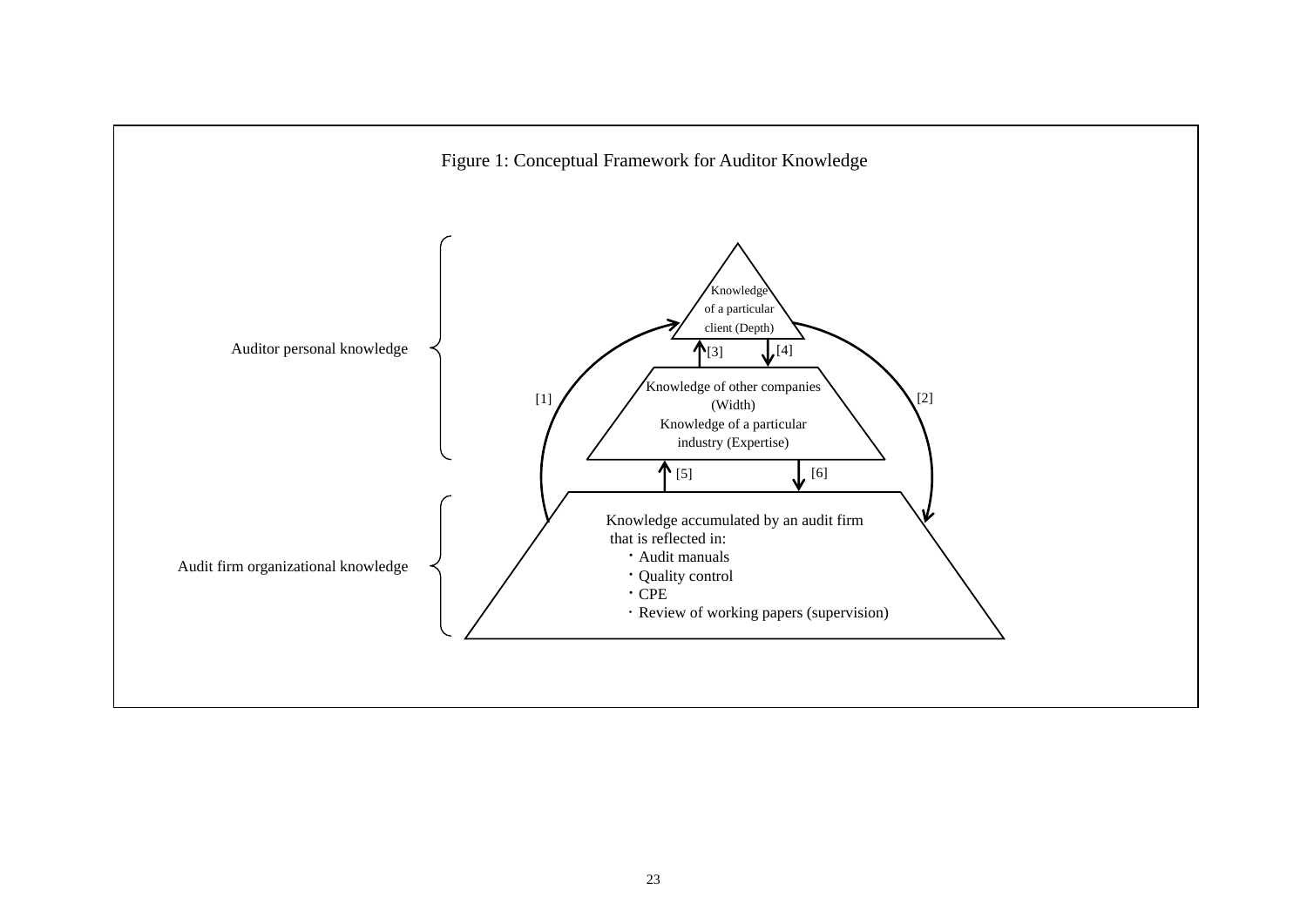| Table 1: Numbers of Clients and Market Shares |            |             |            |          |            |              |  |  |  |
|-----------------------------------------------|------------|-------------|------------|----------|------------|--------------|--|--|--|
| Industry                                      | ShinNihon  | Tohmatsu    | Azsa       | Aarata   | Others     | Total        |  |  |  |
| Food                                          | 35(26.1)   | 41 $(30.6)$ | 21(15.7)   | 1(0.7)   | 36(26.9)   | 134(3.7)     |  |  |  |
| <b>Fiber Products</b>                         | 13(22.4)   | 11(19.0)    | 12(20.7)   | 2(3.4)   | 20(34.5)   | 58(1.6)      |  |  |  |
| Pulp/Paper                                    | 7(30.4)    | 8(34.8)     | 3(13.0)    | 0(0.0)   | 5(21.7)    | 23(0.6)      |  |  |  |
| Chemicals                                     | 64 (33.0)  | 37(19.1)    | 37(19.1)   | 2(1.0)   | 54 (27.8)  | 194(5.4)     |  |  |  |
| Pharmaceuticals                               | 13(23.2)   | 20(35.7)    | 15(26.8)   | 1(1.8)   | 7(12.5)    | 56(1.6)      |  |  |  |
| Oil                                           | 3(27.3)    | 1(9.1)      | 3(27.3)    | 3(27.3)  | 1(9.1)     | 11(0.3)      |  |  |  |
| <b>Rubber Products</b>                        | 8(34.8)    | 3(13.0)     | 5(21.7)    | 0(0.0)   | 7(30.4)    | 23(0.6)      |  |  |  |
| Ceramic Products                              | 12(19.7)   | 20(32.8)    | 13(21.3)   | 0(0.0)   | 16(26.2)   | 61(1.7)      |  |  |  |
| Steel                                         | 15(28.3)   | 7(13.2)     | 17(32.1)   | 3(5.7)   | 11(20.8)   | 53(1.5)      |  |  |  |
| Nonferrous Metals                             | 29 (22.5)  | 31 (24.0)   | 19 (14.7)  | 3(2.3)   | 47 (36.4)  | 129(3.6)     |  |  |  |
| Machinery                                     | 61(26.5)   | 57(24.8)    | 38(16.5)   | 7(3.0)   | 57(29.1)   | 230(6.4)     |  |  |  |
| <b>Electric Appliances</b>                    | 86 (28.9)  | 76(25.5)    | 52(17.4)   | 7(2.3)   | 77(25.8)   | 298 (8.3)    |  |  |  |
| Shipbuilding                                  | 2(28.6)    | 1(14.3)     | 4(57.1)    | 0(0.0)   | 0(0.0)     | 7(0.2)       |  |  |  |
| Automobile                                    | 27(33.3)   | 17(21.0)    | 17(21.0)   | 10(12.3) | 10(12.3)   | 81(2.3)      |  |  |  |
| <b>Transportation Equipment</b>               | 2(12.5)    | 3(18.8)     | 3(18.8)    | 0(0.0)   | 8(50.0)    | 16(0.4)      |  |  |  |
| Precision Equipment                           | 10(20.0)   | 17(34.0)    | 10(20.0)   | 0(0.0)   | 13(26.0)   | 50(1.4)      |  |  |  |
| Other Manufacturing                           | 27(21.4)   | 24 (19.0)   | 27(21.4)   | 3(2.4)   | 45 (35.7)  | 126(3.5)     |  |  |  |
| Fisheries                                     | 4(36.4)    | 2(18.2)     | 2(18.2)    | 0(0.0)   | 3(27.3)    | 11(0.3)      |  |  |  |
| Mining                                        | 5(50.0)    | 1(10.0)     | 3(30.0)    | 0(0.0)   | 1(10.0)    | 10(0.3)      |  |  |  |
| Construction                                  | 49 (28.2)  | 33 (19.0)   | 39 (22.4)  | 0(0.0)   | 53 (30.5)  | 174(4.9)     |  |  |  |
| Trading                                       | 81 (20.6)  | 108 (27.4)  | 73(18.5)   | 13(3.3)  | 119 (30.2) | 394 (11.0)   |  |  |  |
| Retail                                        | 58 (22.8)  | 87 (34.3)   | 44 (17.3)  | 3(1.2)   | 62(24.4)   | 254(7.1)     |  |  |  |
| <b>Banks</b>                                  | 37(40.2)   | 25(27.2)    | 26(28.3)   | 1(1.1)   | 3(3.3)     | 92(2.6)      |  |  |  |
| Securities                                    | 6(27.3)    | 4(18.2)     | 6(27.3)    | 1(4.5)   | 5(22.7)    | 22(0.6)      |  |  |  |
| Insurance                                     | 4(66.7)    | 0(0.0)      | 0(0.0)     | 2(33.3)  | 0(0.0)     | 6(0.2)       |  |  |  |
| <b>Other Financial Businesses</b>             | 16(27.6)   | 14(24.1)    | 10(17.2)   | 1(1.7)   | 17(29.3)   | 58(1.6)      |  |  |  |
| <b>Real Estate</b>                            | 30(28.0)   | 14(13.1)    | 15(14.0)   | 0(0.0)   | 48 (44.9)  | 107(3.0)     |  |  |  |
| Railroad/Bus                                  | 13 (46.4)  | 2(7.1)      | 10(35.7)   | 0(0.0)   | 3(10.7)    | 28(0.8)      |  |  |  |
| <b>Land Transportation</b>                    | 11(31.4)   | 10(28.6)    | 10(28.6)   | 0(0.0)   | 4(11.4)    | 35(1.0)      |  |  |  |
| Marine Transportation                         | 10(58.8)   | 2(11.8)     | 2(11.8)    | 0(0.0)   | 3(17.6)    | 17(0.5)      |  |  |  |
| Air Transportation                            | 2(40.0)    | 0(0.0)      | 2(40.0)    | 0(0.0)   | 1(20.0)    | 5(0.1)       |  |  |  |
| Warehouse                                     | 14(35.0)   | 5(12.5)     | 10(25.0)   | 0(0.0)   | 11(27.5)   | 40(1.1)      |  |  |  |
| Communication                                 | 3(8.6)     | 11(31.4)    | 11(31.4)   | 0(0.0)   | 10(28.6)   | 35(1.0)      |  |  |  |
| Electricity                                   | 4(35.4)    | 4(36.4)     | 2(18.2)    | 0(0.0)   | 1(9.1)     | 11(0.3)      |  |  |  |
| Gas                                           | 2(15.4)    | 2(15.4)     | 5(38.5)    | 0(0.0)   | 4(30.8)    | 13(0.4)      |  |  |  |
| Services                                      | 187 (25.9) | 201 (27.8)  | 129(17.8)  | 15(2.1)  | 191 (26.4) | 723 (20.2)   |  |  |  |
| Total                                         | 950 (26.5) | 899 (25.1)  | 695 (19.4) | 78 (2.2) | 963 (26.9) | 3585 (100.0) |  |  |  |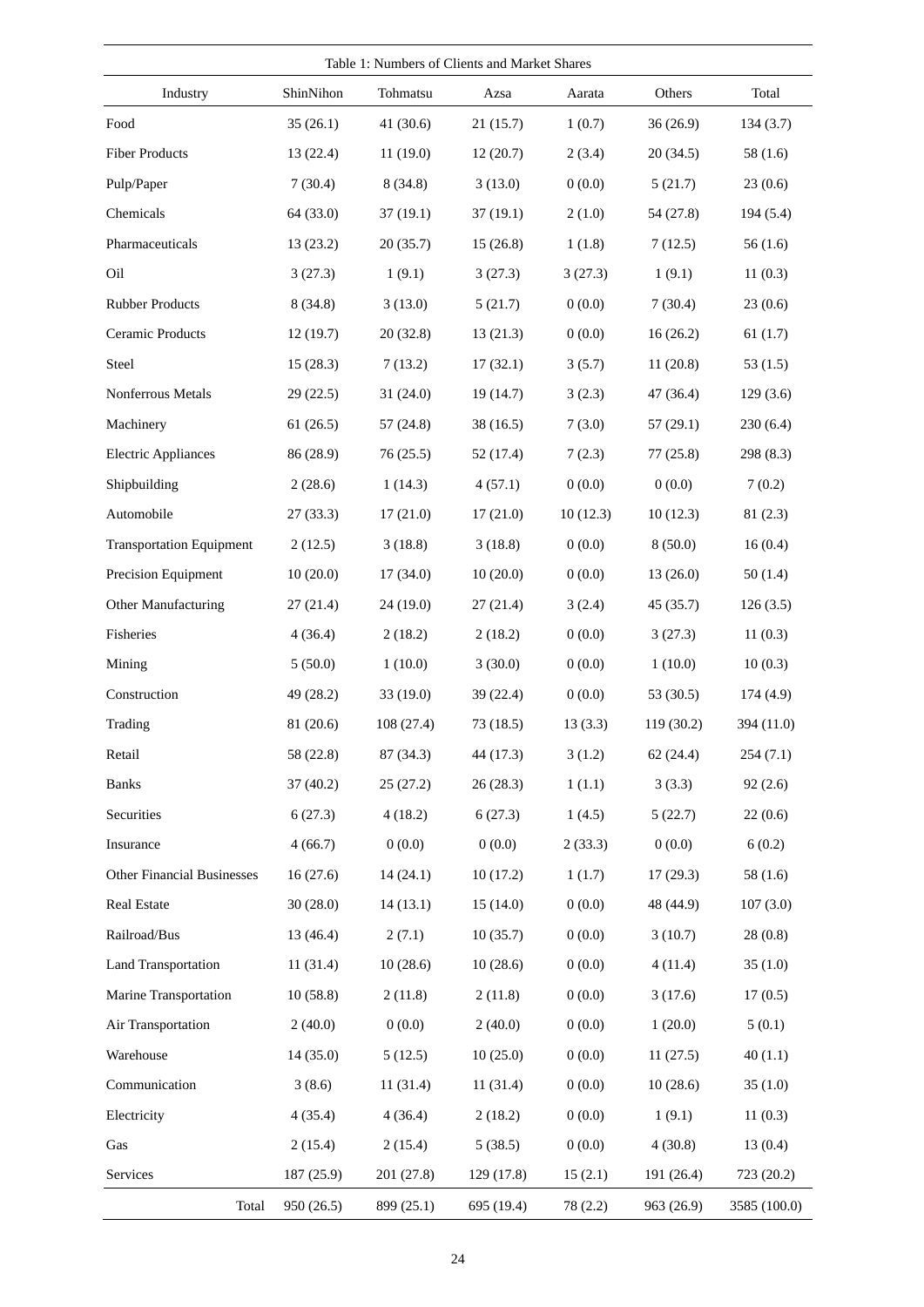| Table 2: Audit Fees and Market Shares |              |              |              |             |              |                |  |  |  |  |
|---------------------------------------|--------------|--------------|--------------|-------------|--------------|----------------|--|--|--|--|
| Industry                              | ShinNihon    | Tohmatsu     | Azsa         | Aarata      | Others       | Total          |  |  |  |  |
| Food                                  | 2480 (34.5)  | 2175 (30.3)  | 1449 (20.2)  | 33(0.5)     | 1043(14.5)   | 7180 (3.2)     |  |  |  |  |
| <b>Fiber Products</b>                 | 973 (31.0)   | 630(20.1)    | 798 (25.4)   | 131(4.2)    | 609 (19.4)   | 3141(1.4)      |  |  |  |  |
| Pulp/Paper                            | 769 (53.0)   | 237(16.3)    | 349(24.1)    | 0(0.0)      | 95(6.6)      | 1450(0.7)      |  |  |  |  |
| Chemicals                             | 4886 (43.3)  | 1913 (16.9)  | 2666 (23.6)  | 329 (2.9)   | 1493 (13.2)  | 11287(5.1)     |  |  |  |  |
| Pharmaceuticals                       | 827 (25.9)   | 1180 (36.9)  | 964 (30.2)   | 72(2.3)     | 154(4.8)     | 3197(1.4)      |  |  |  |  |
| Oil                                   | 1157 (66.2)  | 28(1.6)      | 317(18.1)    | 223 (12.8)  | 24(1.4)      | 1749(0.8)      |  |  |  |  |
| <b>Rubber Products</b>                | 348 (27.1)   | 346 (26.9)   | 416 (32.3)   | 0(0.0)      | 176(13.7)    | 1286(0.6)      |  |  |  |  |
| Ceramic Products                      | 845 (31.9)   | 698 (26.3)   | 727 (27.4)   | 0(0.0)      | 380          | 2650(1.2)      |  |  |  |  |
| Steel                                 | 977 (27.2)   | 598 (16.7)   | 1546(43.1)   | 130(3.6)    | 337(9.4)     | 3588 (1.6)     |  |  |  |  |
| Nonferrous Metals                     | 1583 (24.2)  | 1567 (23.9)  | 1719 (26.3)  | 233(3.6)    | 1441 (22.0)  | 6543(3.0)      |  |  |  |  |
| Machinery                             | 3056 (28.3)  | 2422 (22.5)  | 2685 (24.9)  | 528 (4.9)   | 2096 (19.4)  | 10787(4.9)     |  |  |  |  |
| <b>Electric Appliances</b>            | 10252 (37.7) | 3941 (14.5)  | 8208 (30.1)  | 1783(6.5)   | 3045 (11.2)  | 27229 (12.3)   |  |  |  |  |
| Shipbuilding                          | 467 (44.4)   | 99 (9.4)     | 485 $(46.1)$ | 0(0.0)      | 0(0.0)       | 1051(0.5)      |  |  |  |  |
| Automobile                            | 2714 (33.4)  | 678 (8.3)    | 1663(20.5)   | 2665 (32.8) | 404(5.0)     | 8124 (3.7)     |  |  |  |  |
| <b>Transportation Equipment</b>       | 88 (16.6)    | 119(22.5)    | 101(19.1)    | 0(0.0)      | 221 (41.8)   | 529(0.2)       |  |  |  |  |
| Precision Equipment                   | 598 (20.8)   | 919 (31.9)   | 936 (32.5)   | 0(0.0)      | 427 (14.8)   | 2880 (1.3)     |  |  |  |  |
| Other Manufacturing                   | 1102(21.2)   | 1048(20.1)   | 1557 (29.9)  | 109(2.1)    | 1389 (26.7)  | 5205(2.3)      |  |  |  |  |
| Fisheries                             | 206(29.6)    | 45(6.5)      | 360 (51.7)   | 0(0.0)      | 85 (12.2)    | 696(0.3)       |  |  |  |  |
| Mining                                | 456 (67.8)   | 51 (7.6)     | 138 (20.5)   | 0(0.0)      | 28 (4.2)     | 673(0.3)       |  |  |  |  |
| Construction                          | 3010 (36.5)  | 1507(18.3)   | 2087 (25.3)  | 0(0.0)      | 1644 (19.9)  | 8248 (3.7)     |  |  |  |  |
| Trading                               | 4210 (17.8)  | 9365 (39.5)  | 5738 (24.2)  | 1182(5.0)   | 3222 (13.6)  | 23717 (10.7)   |  |  |  |  |
| Retail                                | 2641 (22.1)  | 4555 (38.1)  | 2888 (24.1)  | 127(1.1)    | 1751 (14.6)  | 11962 (5.4)    |  |  |  |  |
| <b>Banks</b>                          | 6394 (31.6)  | 8458 (41.8)  | 5198 (25.7)  | 72(0.4)     | 100(0.5)     | 20222 (9.1)    |  |  |  |  |
| Securities                            | 1422 (57.4)  | 170(6.9)     | 614(24.8)    | 35(1.4)     | 236(9.5)     | 2477(1.1)      |  |  |  |  |
| Insurance                             | 899 (46.1)   | 0(0.0)       | 0(0.0)       | 1049 (53.9) | 0(0.0)       | 1948(0.9)      |  |  |  |  |
| <b>Other Financial Businesses</b>     | 1039 (22.7)  | 1559 (34.0)  | 1310 (28.6)  | 60(1.3)     | 619 (13.5)   | 4587(2.1)      |  |  |  |  |
| <b>Real Estate</b>                    | 1893 (38.9)  | 510 (10.5)   | 1067(22.0)   | 0(0.0)      | 1391 (28.6)  | 4861 (2.2)     |  |  |  |  |
| Railroad/Bus                          | 1289 (30.9)  | 526 (12.6)   | 2267 (54.3)  | 0(0.0)      | 94(2.3)      | 4176 (1.9)     |  |  |  |  |
| Land Transportation                   | 621 (35.6)   | 468 (26.9)   | 530 (30.4)   | 0(0.0)      | 124(7.1)     | 1743(0.8)      |  |  |  |  |
| Marine Transportation                 | 434 (38.4)   | 338 (29.9)   | 298 (26.4)   | 0(0.0)      | 59(5.2)      | 1129(0.5)      |  |  |  |  |
| Air Transportation                    | 209(59.4)    | 0(0.0)       | 121(34.4)    | 0(0.0)      | 22(6.3)      | 352(0.2)       |  |  |  |  |
| Warehouse                             | 444 (33.2)   | 220(16.4)    | 453 (33.8)   | 0(0.0)      | 222(16.6)    | 1339 (0.6)     |  |  |  |  |
| Communication                         | 213(3.1)     | 550 (7.9)    | 5179 (74.5)  | 0(0.0)      | 1009(14.5)   | 6951(3.1)      |  |  |  |  |
| Electricity                           | 585 (41.8)   | 436 (31.2)   | 327(23.4)    | 0(0.0)      | 50(3.6)      | 1398(0.6)      |  |  |  |  |
| Gas                                   | 57(6.8)      | 113(13.5)    | 574 (68.8)   | 0(0.0)      | 90(10.8)     | 834 (0.4)      |  |  |  |  |
| Services                              | 7218 (27.3)  | 7482 (28.3)  | 5985 (22.7)  | 643 (2.4)   | 5064 (19.2)  | 26392 (11.9)   |  |  |  |  |
| Total                                 | 66362 (29.9) | 54951 (24.8) | 61720 (27.9) | 9404 (4.2)  | 29144 (13.2) | 221581 (100.0) |  |  |  |  |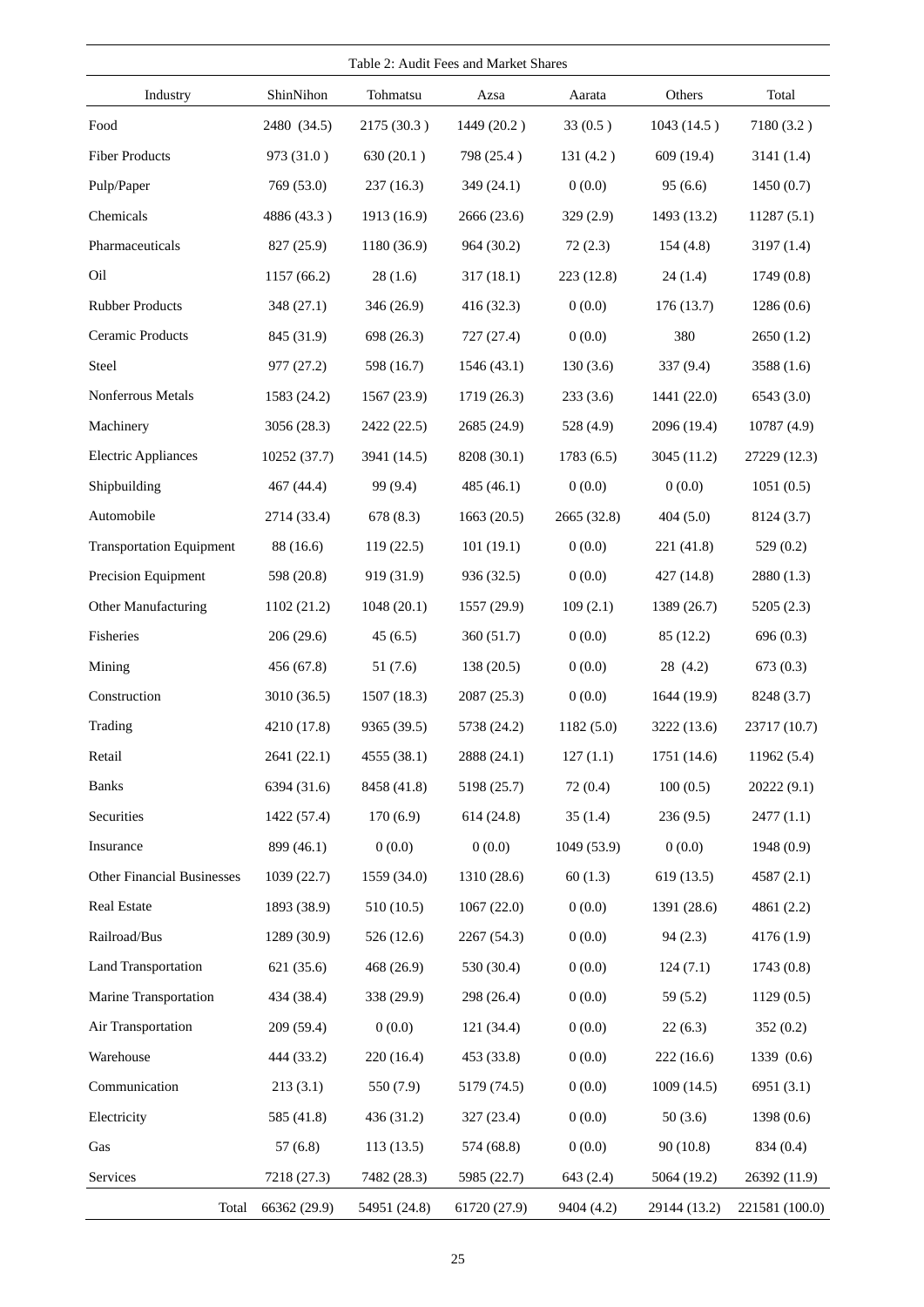|                 | Table 3: Length of Partners' Continuous Involvement with a Particular Client (Years) |        |        |        |        |                |                |         |                   |  |  |
|-----------------|--------------------------------------------------------------------------------------|--------|--------|--------|--------|----------------|----------------|---------|-------------------|--|--|
| Number of Years | 1                                                                                    | 2      | 3      | 4      | 5      | 6              | 7              | Total   | Mean <sup>a</sup> |  |  |
|                 | 453                                                                                  | 344    | 312    | 366    | 522    | 169            | 70             | 2236    |                   |  |  |
| ShinNihon       | (20.7)                                                                               | (15.4) | (14.0) | (16.4) | (23.3) | (7.6)          | (3.1)          | (27.7)  | 3.42              |  |  |
|                 | 333                                                                                  | 340    | 304    | 351    | 312    | 213            | 81             | 1934    |                   |  |  |
| Tohmatsu        | (17.2)                                                                               | (17.6) | (15.7) | (18.1) | (16.1) | (11.0)         | (4.2)          | (24.0)  | 3.48              |  |  |
|                 | 296                                                                                  | 304    | 317    | 275    | 265    | 130            | 83             | 1670    |                   |  |  |
| Azsa            | (17.7)                                                                               | (18.2) | (19.0) | (16.5) | (15.9) | (7.8)          | (5.0)          | (20.7)  | 3.38              |  |  |
|                 | 29                                                                                   | 31     | 19     | 30     | 17     | $\overline{4}$ | $\overline{4}$ | 134     |                   |  |  |
| Aarata          | (21.6)                                                                               | (23.1) | (14.2) | (22.4) | (12.7) | (3.0)          | (3.0)          | (1.7)   | 3.02              |  |  |
| Others          | 442                                                                                  | 527    | 358    | 355    | 255    | 93             | 62             | 2092    | 2.99              |  |  |
|                 | (21.1)                                                                               | (25.2) | (17.1) | (17.0) | (12.2) | (4.4)          | (3.0)          | (25.9)  |                   |  |  |
|                 | 1553                                                                                 | 1546   | 1310   | 1377   | 1371   | 609            | 300            | 8066    |                   |  |  |
| Total           | (19.3)                                                                               | (19.2) | (16.2) | (17.1) | (17.0) | (7.6)          | (3.7)          | (100.0) | 3.31              |  |  |

<sup>a</sup>: Tukey test result indicates that the mean for Aarata is significantly lower than those for ShinNihon and Tohmatsu (at the 10% and 5% level, respectively) and the mean for Others is significantly lower than those for ShinNihon, Tohmatsu and Azsa (all at the 1% level).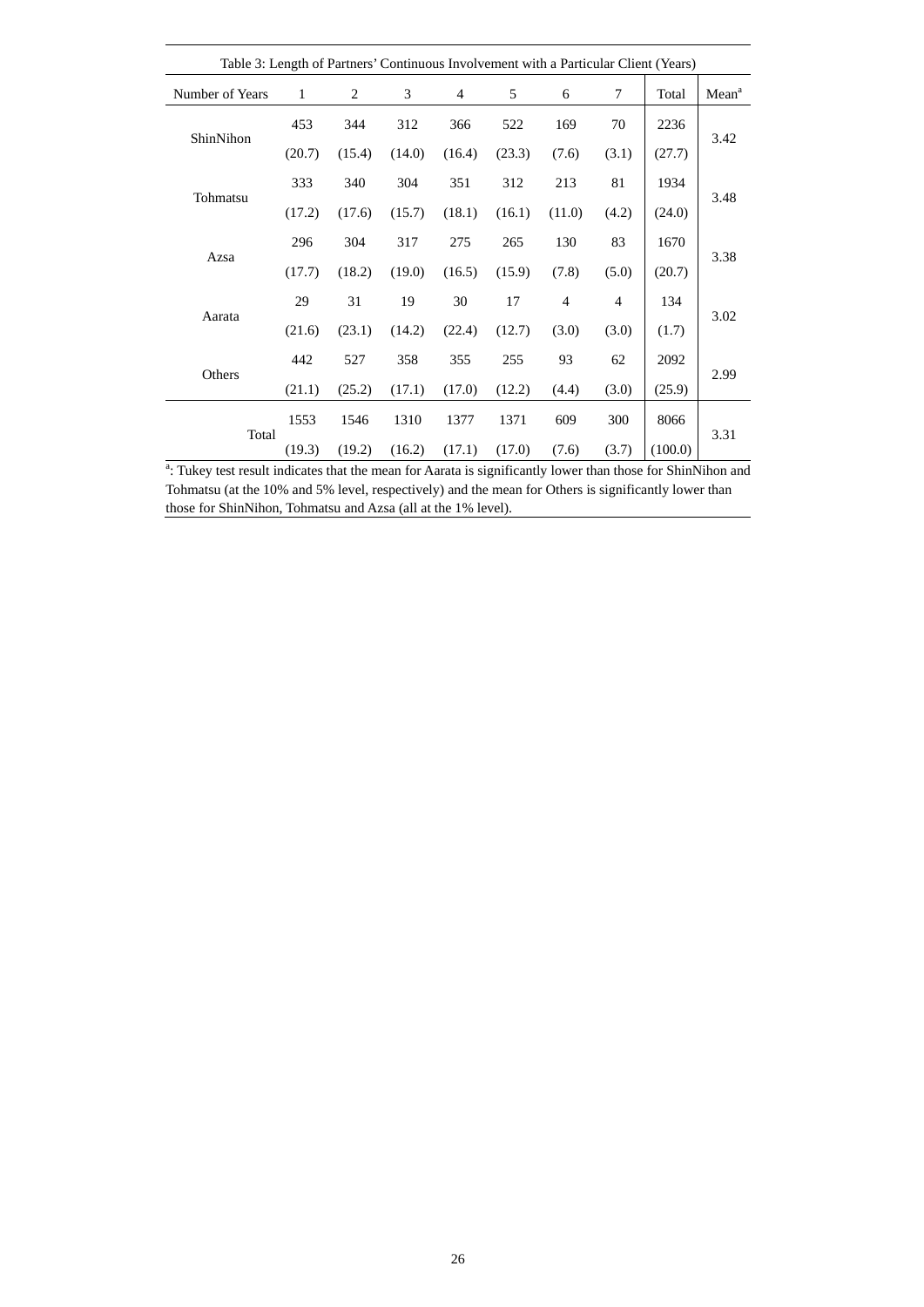|                   |               |               |               |               |              |              |              |                   |                    |             |                         |                   | Table 4: Engagement Partners: Number of Clients with which Partners are Involved |                        |                   |                   |                   |                   |                 |                   |
|-------------------|---------------|---------------|---------------|---------------|--------------|--------------|--------------|-------------------|--------------------|-------------|-------------------------|-------------------|----------------------------------------------------------------------------------|------------------------|-------------------|-------------------|-------------------|-------------------|-----------------|-------------------|
| Number of Clients |               | ↑             | $\mathcal{R}$ |               |              | 6            |              | 8                 | 9                  | 10          |                         | 12                | 13                                                                               | 14                     | 17                | 19                | 20                | 24                | Total           | Mean <sup>a</sup> |
| ShinNihon         | 82<br>(14.4)  | 94<br>(16.5)  | 103<br>(18.1) | 86<br>(15.1   | 68<br>(12.0) | 52<br>(9.2)  | 33<br>(5.8)  | 25<br>(4.6)       | 10<br>(1.8)        | 10<br>(1.8) | 3<br>(0.5)              | $\Omega$<br>(0.0) | (0.2)                                                                            | $\Omega$<br>(0.0)      | $\theta$<br>(0.0) | $\theta$<br>(0.0) | $\Omega$<br>(0.0) | $\theta$<br>(0.0) | 568<br>(23.7)   | 3.96              |
| Tohmatsu          | 74<br>(16.7)  | 70<br>(15.8)  | 60<br>(13.5)  | 60<br>(13.5)  | 45<br>(10.2) | 34<br>(7.7)  | 34<br>(7.7)  | 25<br>(5.6)       | 15<br>(3.4)        | (2.5)       | 6<br>(1.4)              | (0.9)             | (0.2)                                                                            | $\mathcal{D}$<br>(0.5) | (0.2)             | (0.2)             | $\Omega$<br>(0.0) | $\theta$<br>(0.0) | 443<br>(18.5)   | 4.37              |
| Azsa              | 76<br>(16.8)  | 88<br>(19.4)  | 76<br>(16.8)  | 68<br>(15.0)  | 57<br>(12.6) | 36<br>(7.9)  | 29<br>(6.4)  | 9<br>(2.0)        | 9<br>(2.0)         | (0.2)       | $\overline{0}$<br>(0.0) | 4<br>(0.9)        | $\Omega$<br>(0.0)                                                                | $\Omega$<br>(0.0)      | $\Omega$<br>(0.0) | $\Omega$<br>(0.0) | $\Omega$<br>(0.0) | $\theta$<br>(0.0) | 453<br>(18.9)   | 3.68              |
| Aarata            | 14<br>(33.3)  | 6<br>(14.3)   | 16.7          | (14.3)        | (2.4         | 3<br>(7.1)   | 3<br>(7.1)   | $\Omega$<br>(0.0) | $\bigcap$<br>(4.8) | (0.0)       | $\overline{0}$<br>(0.0) | $\Omega$<br>(0.0) | $\Omega$<br>(0.0)                                                                | $\Omega$<br>(0.0)      | (0.0)             | $\theta$<br>(0.0) | $\Omega$<br>(0.0) | $\theta$<br>(0.0) | 42<br>(1.8)     | 3.17              |
| Others            | 397<br>(44.6) | 205<br>(23.0) | 120<br>(13.5) | (8.0)         | 44<br>(4.9)  | 28<br>(3.1)  | (1.2)        | 8<br>(0.8)        | ◠<br>(0.2)         | (0.1)       | (0.1)                   | $\sim$<br>(0.2)   | $\Omega$<br>(0.0)                                                                | $\mathbf{0}$<br>(0.0)  | (0.0)             | $\Omega$<br>(0.0) | (0.1)             | (0.1)             | 891<br>(37.2)   | 2.33              |
| Total             | 643<br>(26.8) | 463<br>(19.3) | 366<br>(15.3) | 291<br>(12.1) | 215<br>(9.0) | 153<br>(6.4) | 110<br>(4.6) | 67<br>(2.8)       | 38<br>(1.6)        | 23<br>(1.0) | 10<br>(0.4)             | 10<br>(0.4)       | (0.1)                                                                            | ി<br>(0.1)             | (0.0)             | (0.0)             | (0.0)             | (0.0)             | 2397<br>(100.0) | 3.37              |

<sup>a</sup>: Tukey test result indicates that the mean for Tohmatsu is significantly higher than that for other Big 4 firms (at either the 1% or 5% level) and the mean for Others is significantly lower than that for other firms (at the 1% level).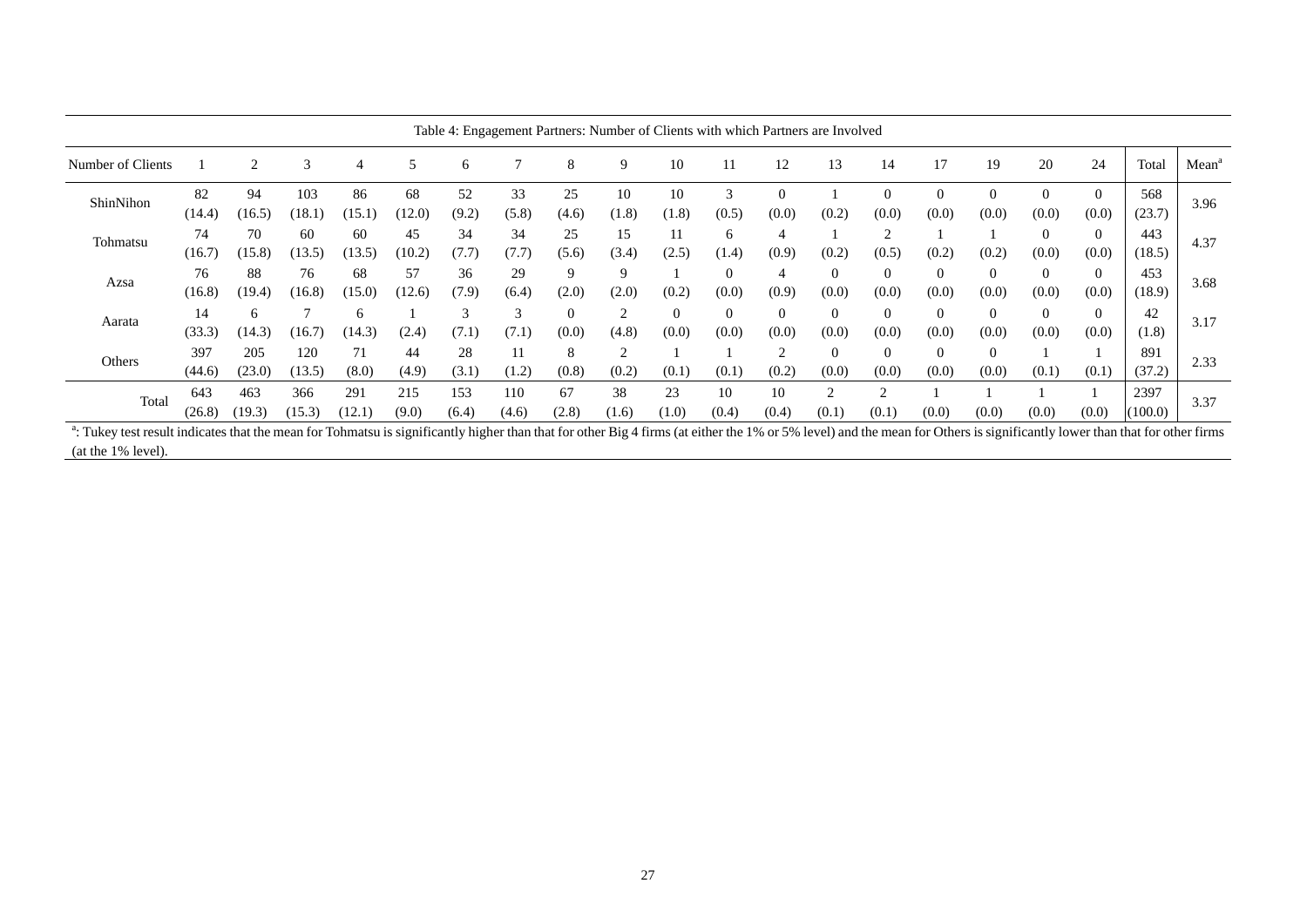| Table 5: Engagement Partners: Number of Industries with which Partners are Involved |               |               |               |               |              |             |             |                   |                   |                   |                   |                   |                 |                   |
|-------------------------------------------------------------------------------------|---------------|---------------|---------------|---------------|--------------|-------------|-------------|-------------------|-------------------|-------------------|-------------------|-------------------|-----------------|-------------------|
| Number of Industries                                                                |               | 2             | 3             | 4             | 5            | 6           | 7           | 8                 | 9                 | 10                | 11                | 12                | Total           | Mean <sup>a</sup> |
| ShinNihon                                                                           | 100<br>(17.6) | 131<br>(23.1) | 126<br>(22.2) | 84<br>(14.8)  | 65<br>(11.4) | 32<br>(5.6) | 19<br>(3.3) | 9<br>(1.6)        | 2<br>(0.4)        | $\theta$<br>(0.0) | $\Omega$<br>(0.0) | $\theta$<br>(0.0) | 568<br>(23.7)   | 3.20              |
| Tohmatsu                                                                            | 81<br>(18.3)  | 88<br>(19.9)  | 84<br>(19.0)  | 78<br>(17.6)  | 52<br>(11.7) | 34<br>(7.7) | 16<br>(3.6) | 4<br>(0.9)        | 3<br>(0.7)        | (0.2)             | (0.2)             | (0.2)             | 443<br>(18.5)   | 3.36              |
| Azsa                                                                                | 86<br>(19.0)  | 109<br>(24.1) | 108<br>(23.8) | 66<br>(14.6)  | 43<br>(9.5)  | 18<br>(4.0) | 14<br>(3.1) | 8<br>(1.8)        | (0.2)             | $\theta$<br>(0.0) | $\Omega$<br>(0.0) | $\Omega$<br>(0.0) | 453<br>(18.9)   | 3.06              |
| Aarata                                                                              | 16<br>(38.1)  | 11<br>(26.2)  | 6<br>(14.3)   | 4<br>(9.5)    | (2.4)        | 3<br>(7.1)  | (2.4)       | $\Omega$<br>(0.0) | $\Omega$<br>(0.2) | $\Omega$<br>(0.0) | $\Omega$<br>(0.0) | $\Omega$<br>(0.0) | 42<br>(1.8)     | 2.43              |
| Others                                                                              | 397<br>(47.9) | 205<br>(25.7) | 120<br>(13.6) | 72<br>(7.0)   | 44<br>(4.3)  | 28<br>(0.8) | 11<br>(0.3) | 8<br>(0.4)        | 2<br>(0.0)        | (0.0)             | (0.0)             | 2<br>(0.0)        | 891<br>(37.2)   | 2.00              |
| Total                                                                               | 709<br>(29.6) | 568<br>(23.7) | 445<br>(18.6) | 294<br>(12.3) | 199<br>(8.3) | 94<br>(3.9) | 53<br>(2.2) | 25<br>(1.0)       | 6<br>(0.3)        | (0.0)             | (0.0)             | (0.0)             | 2397<br>(100.0) | 2.74              |

<sup>a</sup>: Tukey test result indicates that the mean for ShinNihon is significantly higher than those for Aarata and Others (at the 5% and 1% level, respectively), the mean for Tohmatsu is significantly higher than those for Azsa, Aarata, and Others (at the 10%, 1%, and 1% level, respectively), and the mean for Azsa is significantly higher than that for Others (at the 1% level).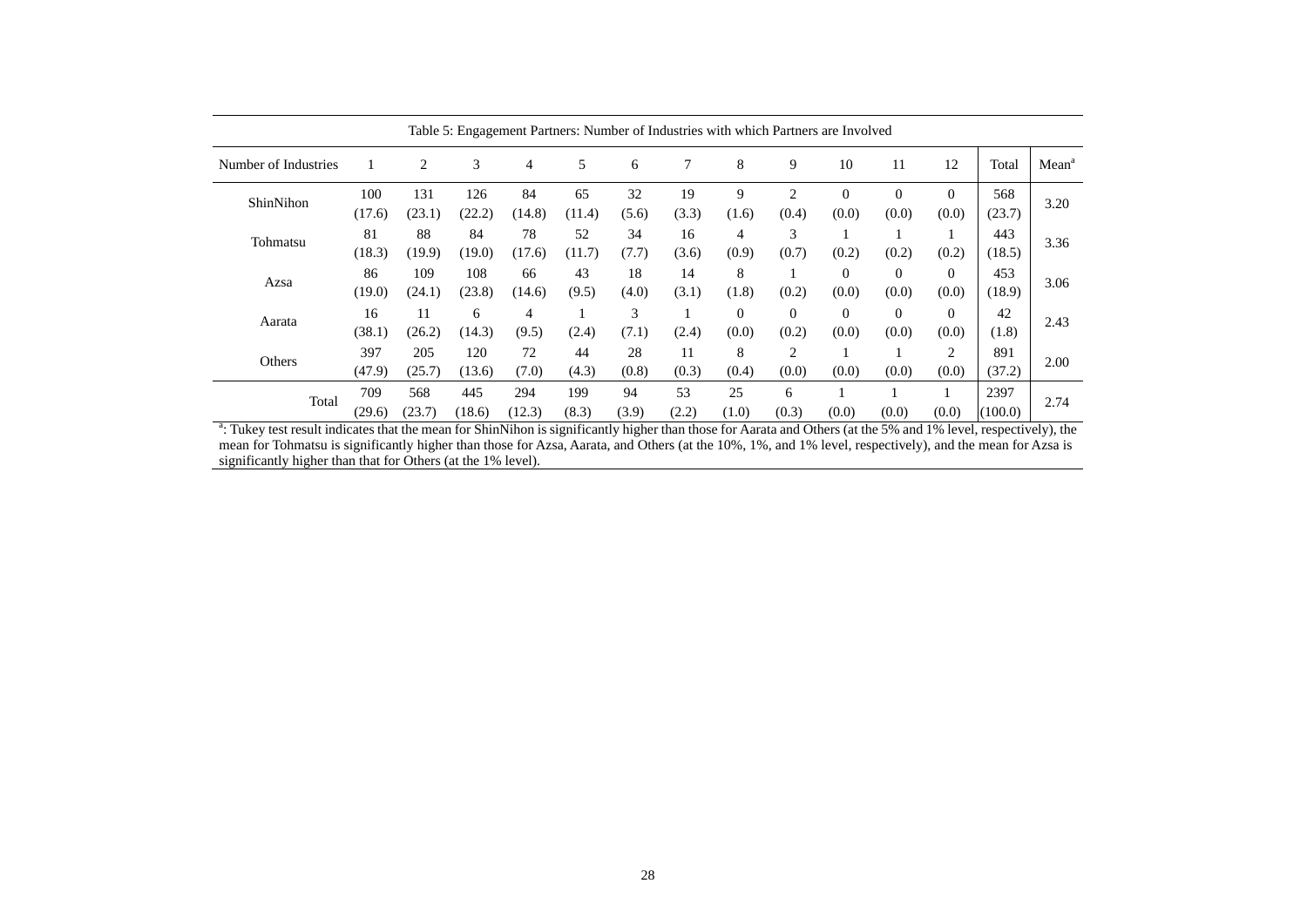|                                 | Table 6: Industry Expertise of Partners |        |        |       |       |                |                |                |                |          |              |          |         |                   |
|---------------------------------|-----------------------------------------|--------|--------|-------|-------|----------------|----------------|----------------|----------------|----------|--------------|----------|---------|-------------------|
| Industry Expertise <sup>a</sup> |                                         | 2      | 3      | 4     | 5     | 6              |                | 8              | 9              | 10       | 13           | 17       | Total   | Mean <sup>t</sup> |
| ShinNihon                       | 306                                     | 153    | 69     | 26    | 7     | 5              | $\overline{c}$ | $\overline{0}$ | $\theta$       | $\Omega$ | $\mathbf{0}$ | $\Omega$ | 568     | 1.76              |
|                                 | (53.9)                                  | (26.9) | (12.1) | (4.6) | (1.2) | (0.9)          | (0.4)          | (0.0)          | (0.0)          | (0.0)    | (0.0)        | (0.0)    | (23.7)  |                   |
| Tohmatsu                        | 233                                     | 101    | 50     | 28    | 15    | 7              | 4              |                | $\overline{2}$ |          |              | $\Omega$ | 443     | 2.01              |
|                                 | (52.6)                                  | (22.8) | (11.3) | (6.3) | (3.4) | (1.6)          | (0.9)          | (0.2)          | (0.5)          | (0.2)    | (0.2)        | (0.0)    | (18.5)  |                   |
| Azsa                            | 275                                     | 110    | 42     | 19    | 5     | $\overline{c}$ | $\Omega$       | $\theta$       | $\theta$       | $\Omega$ | $\mathbf{0}$ | $\theta$ | 453     | 1.62              |
|                                 | (60.7)                                  | (24.3) | (9.3)  | (4.2) | (1.1) | (0.4)          | (0.0)          | (0.0)          | (0.0)          | (0.0)    | (0.0)        | (0.0)    | (18.9)  |                   |
| Aarata                          | 26                                      | 6      | π      |       | 2     | $\Omega$       | $\Omega$       | $\theta$       | $\theta$       | $\Omega$ | $\mathbf{0}$ | $\Omega$ | 42      | 1.74              |
|                                 | (61.9)                                  | (14.3) | (16.7) | (2.4) | (4.8) | (0.0)          | (0.0)          | (0.0)          | (0.0)          | (0.0)    | (0.0)        | (0.0)    | (1.8)   |                   |
| Others                          | 713                                     | 118    | 34     | 15    | 8     | $\mathbf{0}$   |                | $\theta$       | $\overline{0}$ | $\Omega$ |              |          | 891     | 1.33              |
|                                 | (80.0)                                  | (13.2) | (3.8)  | (1.7) | (0.9) | (0.0)          | (0.1)          | (0.0)          | (0.0)          | (0.0)    | (0.0)        | (0.0)    | (37.2)  |                   |
| Total                           | 1553                                    | 488    | 202    | 89    | 37    | 14             | $\mathcal{I}$  |                | $\overline{c}$ |          | 2            |          | 2397    |                   |
|                                 | (64.8)                                  | (18.7) | (8.4)  | (3.7) | (1.5) | (0.6)          | (0.3)          | (0.0)          | (0.1)          | (0.0)    | (0.0)        | (0.0)    | (100.0) | 1.62              |

<sup>a</sup>: Partner industry expertise is defined as the number of clients with which a partner is involved minus the number of industries in which the clients operate plus one.

<sup>b</sup>: Tukey test result indicates that the mean for Tohmatsu is significantly higher than those for ShinNihon, Azsa, and Others (all at the 1% level) and the mean for Others is significantly lower than those for ShinNihon and Azsa (both at the 1% level).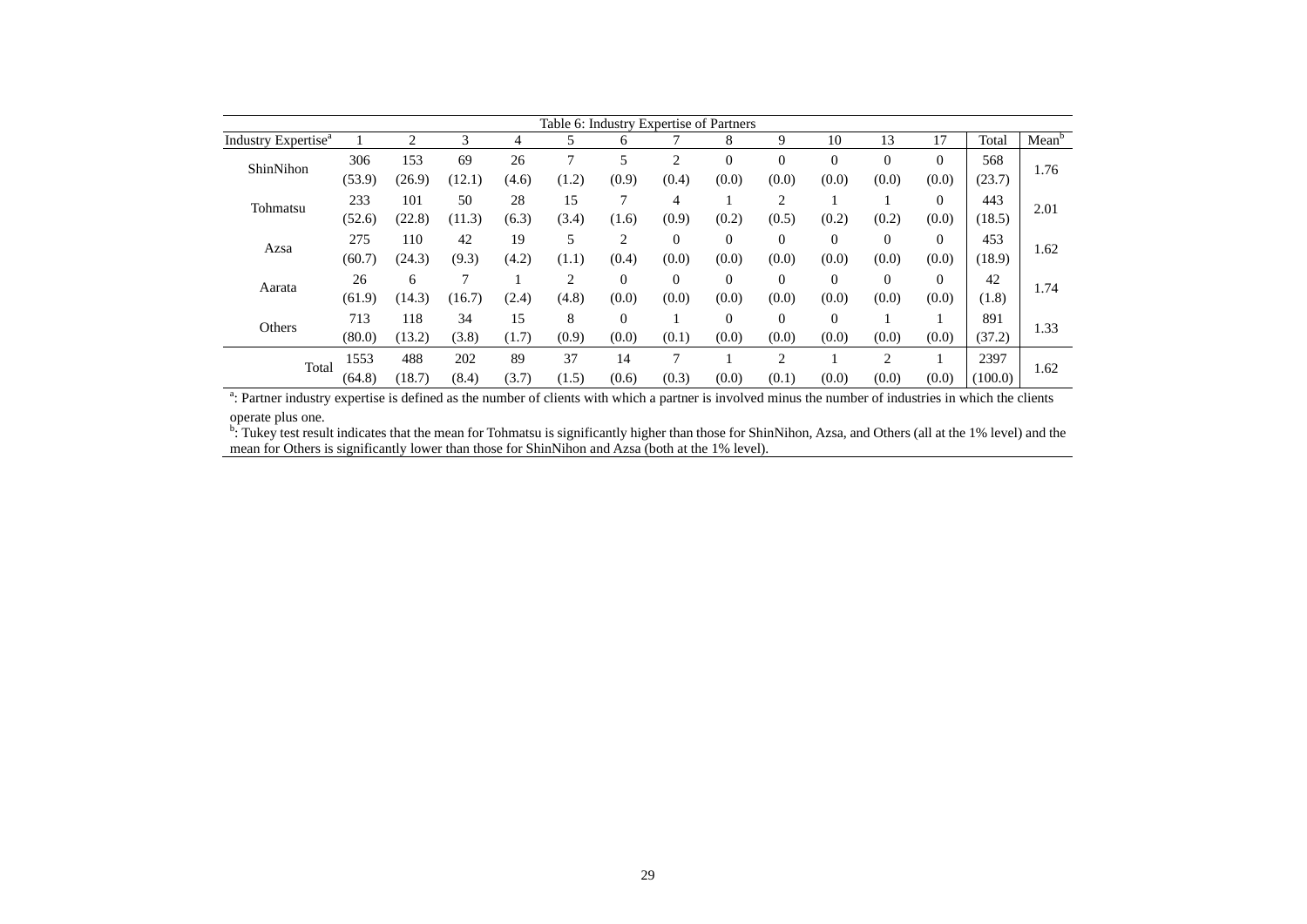|                       |                                |        | Table 7: Descriptive Statistics |        |                                 |        |                               |
|-----------------------|--------------------------------|--------|---------------------------------|--------|---------------------------------|--------|-------------------------------|
|                       | Pooled Sample<br>$(n = 2,799)$ |        | Big 4 Sample<br>$(n = 2,040)$   |        | Non-Big 4 Sample<br>$(n = 759)$ |        | t-test or<br>chi-squared test |
| Variable              | Mean                           | S.D.   | Mean                            | S.D.   | Mean                            | S.D.   |                               |
| InFEE                 | 3.70                           | 0.75   | 3.85                            | 0.76   | 3.31                            | 0.52   | ***                           |
| <b>LEAD_YEARS</b>     | 3.62                           | 1.73   | 3.71                            | 1.74   | 3.39                            | 1.68   | ***                           |
| <b>LEAD CLIENTS</b>   | 5.95                           | 3.63   | 6.40                            | 3.02   | 4.74                            | 4.72   | ***                           |
| <b>LEAD EXPERTISE</b> | 2.57                           | 2.26   | 2.62                            | 1.78   | 2.44                            | 3.22   |                               |
| <b>SHARE</b>          | 20.50                          | 14.60  | 27.70                           | 10.10  | 1.10                            | 1.40   | ***                           |
| <b>NO PARTNERS</b>    | 2.26                           | 0.49   | 2.29                            | 0.51   | 2.18                            | 0.40   | ***                           |
| <i>lnAssets</i>       | 17.47                          | 1.67   | 17.75                           | 1.65   | 16.72                           | 1.50   | ***                           |
| <b>SUBS</b>           | 3.32                           | 2.82   | 3.61                            | 3.10   | 2.54                            | 1.61   | ***                           |
| CATA                  | 55.10                          | 19.00  | 55.00                           | 18.80  | 55.40                           | 19.80  |                               |
| <b>QUICK</b>          | 166.30                         | 139.60 | 168.20                          | 137.80 | 161.30                          | 144.20 |                               |
| <b>ROA</b>            | 1.70                           | 6.10   | 2.40                            | 4.50   | $-0.20$                         | 8.70   | ***                           |
| LEV                   | 16.60                          | 13.20  | 16.40                           | 13.00  | 17.10                           | 13.60  |                               |
| LOSS                  | 0.15                           | 0.36   | 0.12                            | 0.32   | 0.24                            | 0.43   | ***                           |
| <b>SEC</b>            | $0.01\,$                       | 0.10   | 0.01                            | 0.12   | 0.00                            | 0.04   | ***                           |
| *** $p < 0.01$        |                                |        |                                 |        |                                 |        |                               |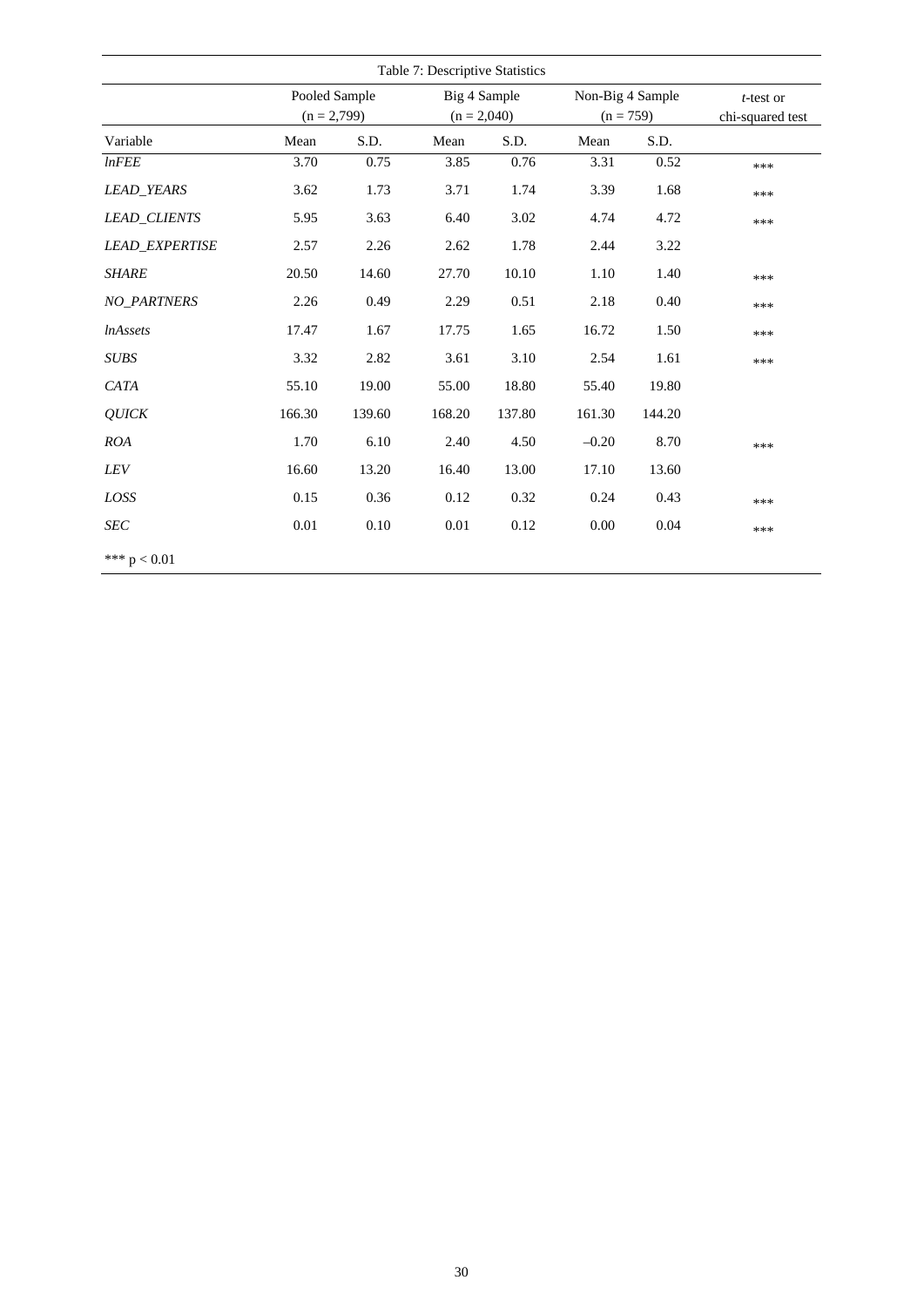|                          | Table 8: Pearson Correlation Matrix |                |           |                |                |           |           |           |           |           |           |          |          |       |
|--------------------------|-------------------------------------|----------------|-----------|----------------|----------------|-----------|-----------|-----------|-----------|-----------|-----------|----------|----------|-------|
|                          | $\mathbf{1}$                        | $\overline{2}$ | 3         | $\overline{4}$ | 5 <sup>5</sup> | 6         | $\tau$    | 8         | 9         | 10        | 11        | 12       | 13       | 14    |
| $1.$ $lnFEE$             | 1.000                               |                |           |                |                |           |           |           |           |           |           |          |          |       |
| 2. LEAD_YEARS            | $0.048*$                            | 1.000          |           |                |                |           |           |           |           |           |           |          |          |       |
| 3. LEAD_CLIENTS          | $-0.055*$                           | 0.035          | 1.000     |                |                |           |           |           |           |           |           |          |          |       |
| <b>4. LEAD_EXPERTISE</b> | $-0.075*$                           | 0.005          | $0.844*$  | 1.000          |                |           |           |           |           |           |           |          |          |       |
| 5. SHARE                 | $0.339*$                            | $0.078*$       | $0.152*$  | 0.021          | 1.000          |           |           |           |           |           |           |          |          |       |
| 6. NO_PARTNERS           | $0.483*$                            | $0.044*$       | $-0.038*$ | $-0.041*$      | $0.197*$       | 1.000     |           |           |           |           |           |          |          |       |
| 7. <i>InAssets</i>       | $0.822*$                            | $0.091*$       | $-0.068*$ | $-0.114*$      | $0.296*$       | $0.449*$  | 1.000     |           |           |           |           |          |          |       |
| 8. SUBS                  | $0.803*$                            | $0.063*$       | $-0.061*$ | $-0.076*$      | $0.202*$       | $0.449*$  | $0.730*$  | 1.000     |           |           |           |          |          |       |
| 9. CATA                  | $-0.131*$                           | $-0.024$       | $0.057*$  | $0.073*$       | $-0.057*$      | $-0.098*$ | $-0.244*$ | $-0.129*$ | 1.000     |           |           |          |          |       |
| 10. <i>QUICK</i>         | $-0.156*$                           | $-0.015$       | $0.041*$  | $0.051*$       | $-0.009$       | $-0.112*$ | $-0.180*$ | $-0.133*$ | $0.333*$  | 1.000     |           |          |          |       |
| 11. ROA                  | $0.109*$                            | $0.065*$       | $0.055*$  | 0.030          | $0.146*$       | $0.056*$  | $0.236*$  | $0.076*$  | $0.059*$  | $0.089*$  | 1.000     |          |          |       |
| 12. LEV                  | $0.205*$                            | 0.019          | $-0.058*$ | $-0.060*$      | $0.037*$       | $0.146*$  | $0.233*$  | $0.234*$  | $-0.550*$ | $-0.398*$ | $-0.139*$ | 1.000    |          |       |
| 13. LOSS                 | $-0.114*$                           | $-0.069*$      | $-0.044*$ | $-0.008$       | $-0.133*$      | $-0.049*$ | $-0.242*$ | $-0.095*$ | $-0.023$  | $-0.033$  | $-0.679*$ | $0.086*$ | 1.000    |       |
| 14. SEC                  | $0.364*$                            | 0.006          | $-0.051*$ | $-0.037$       | $0.086*$       | $0.178*$  | $0.250*$  | $0.420*$  | $-0.034$  | $-0.009$  | 0.033     | $0.041*$ | $-0.033$ | 1.000 |
| * $p < 0.05$             |                                     |                |           |                |                |           |           |           |           |           |           |          |          |       |